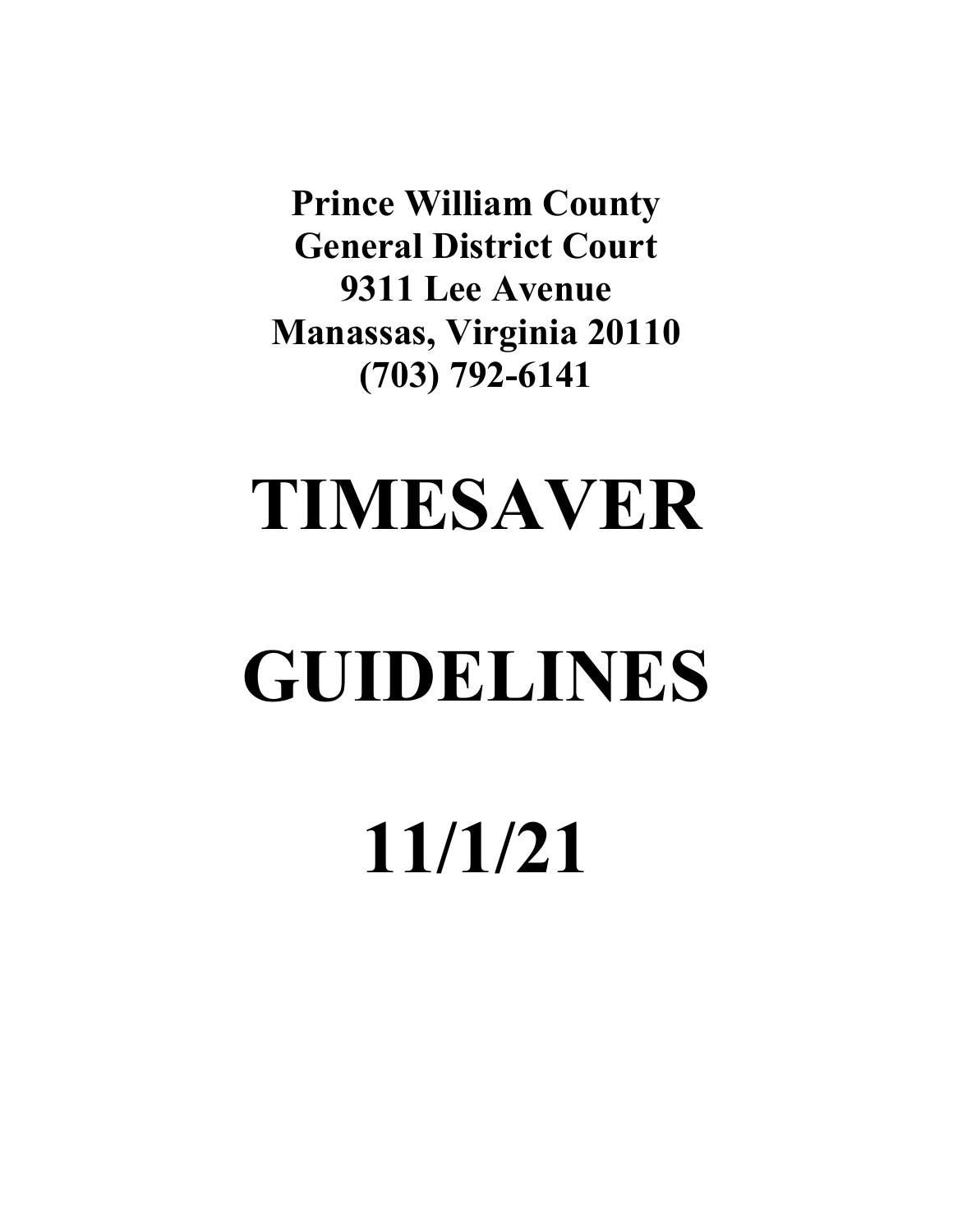# *Acknowledgement*

*The Prince William County Bar Association gratefully acknowledges the contributions of the Judges of the General District Court for making the 2021 revisions to the General District Court Time Savers, first published by the Prince William County Bar Association in 2003.*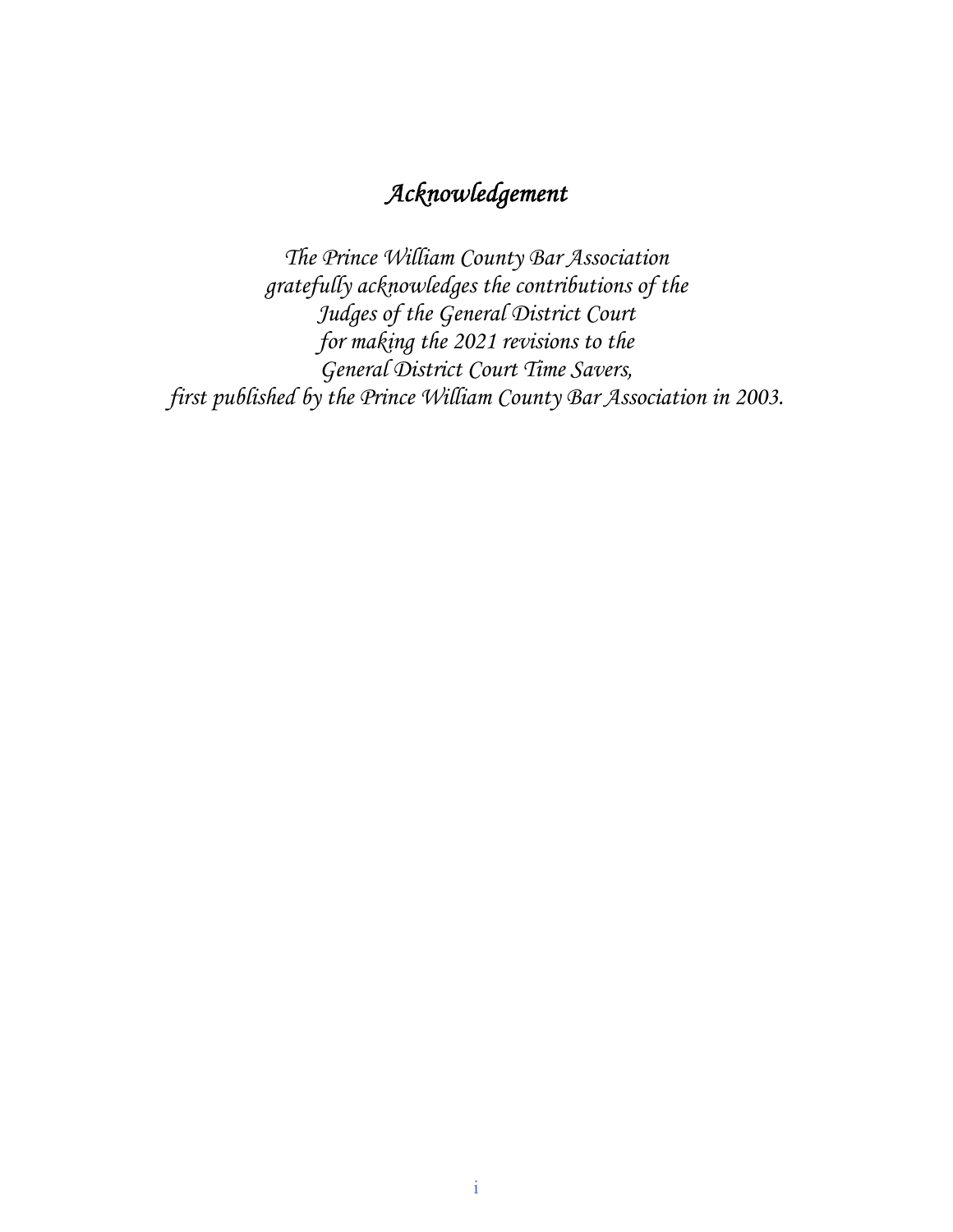# **TABLE OF CONTENTS**

# **SECTION I -- CIVIL PRACTICE GUIDELINES**

| A.              | GENERAL DISTRICT COURT CIVIL DOCKET OVERVIEW 1 |
|-----------------|------------------------------------------------|
|                 | 1.                                             |
|                 | 2.                                             |
|                 | 3.                                             |
|                 | $\overline{4}$ .                               |
|                 | 5.                                             |
|                 |                                                |
| <b>B.</b>       |                                                |
|                 | 1.                                             |
|                 | 2.                                             |
|                 | 3.                                             |
|                 | $\overline{4}$ .                               |
|                 | 5.                                             |
|                 |                                                |
| $\mathcal{C}$ . |                                                |
|                 | 1.                                             |
|                 | 2.                                             |
|                 | 3.                                             |
|                 | $\overline{4}$ .                               |
|                 | 5.                                             |
|                 | 6.                                             |
|                 |                                                |
| D.              |                                                |
|                 | 1.                                             |
|                 | 2.                                             |
|                 | 3.                                             |
|                 | 4.                                             |
|                 |                                                |
| E.              |                                                |
|                 | 1.                                             |
|                 | 2.                                             |
|                 | 3.                                             |
|                 |                                                |
| F.              |                                                |
|                 | 1.                                             |
|                 | 2.                                             |
|                 | 3.                                             |
|                 | 4.                                             |
|                 | 5.                                             |
| G.              |                                                |
|                 | 1.                                             |
|                 | 2.                                             |
|                 |                                                |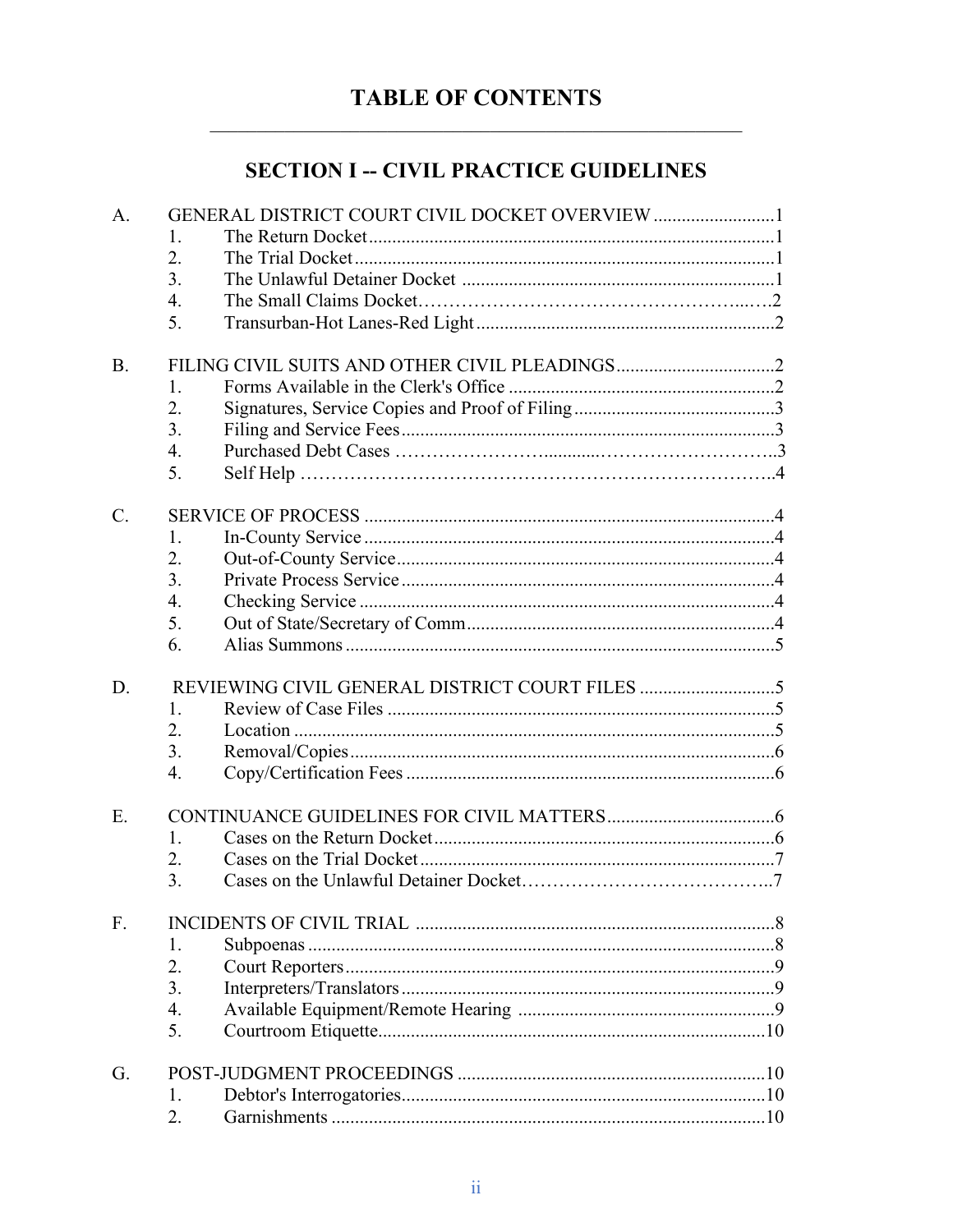| $\overline{4}$ |  |
|----------------|--|
|                |  |

# **SECTION II – TRAFFIC CRIMINAL PRACTICE GUIDELINES**

| A.              | GENERAL DISTRICT COURT TRAFFIC/CRIMINAL DOCKET       |  |  |  |
|-----------------|------------------------------------------------------|--|--|--|
|                 |                                                      |  |  |  |
|                 | 1.<br>2.                                             |  |  |  |
|                 | 3.                                                   |  |  |  |
|                 | 4.                                                   |  |  |  |
|                 | 5.                                                   |  |  |  |
|                 | 6.                                                   |  |  |  |
|                 | 7.                                                   |  |  |  |
|                 | 8.                                                   |  |  |  |
|                 |                                                      |  |  |  |
| <b>B.</b>       | CASE PROCESSING TIME STANDARDS, CONTINUANCES, ETC 14 |  |  |  |
|                 | 1.                                                   |  |  |  |
|                 | 2.                                                   |  |  |  |
|                 | 3.                                                   |  |  |  |
| $\mathcal{C}$ . |                                                      |  |  |  |
|                 | 1.                                                   |  |  |  |
|                 | 2.                                                   |  |  |  |
|                 | 3.                                                   |  |  |  |
| D.              |                                                      |  |  |  |
|                 | 1.                                                   |  |  |  |
|                 | 2.                                                   |  |  |  |
|                 | 3.                                                   |  |  |  |
|                 | 4.                                                   |  |  |  |
| E.              |                                                      |  |  |  |
| F.              |                                                      |  |  |  |
|                 | 1.                                                   |  |  |  |
|                 | 2.                                                   |  |  |  |
|                 | 3.                                                   |  |  |  |
| G.              |                                                      |  |  |  |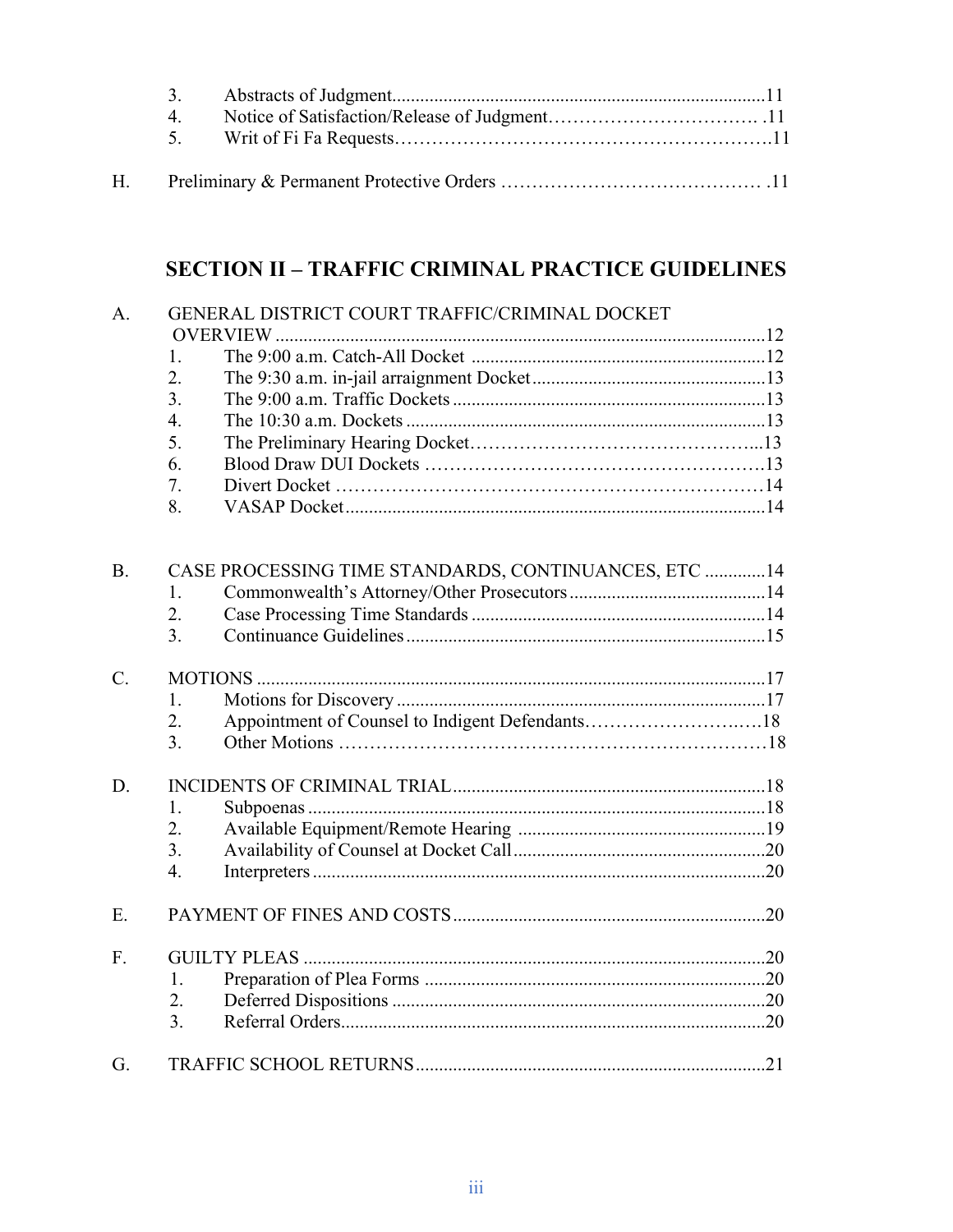# **SECTION III- DOCKETING FLOW CHARTS/FORMS**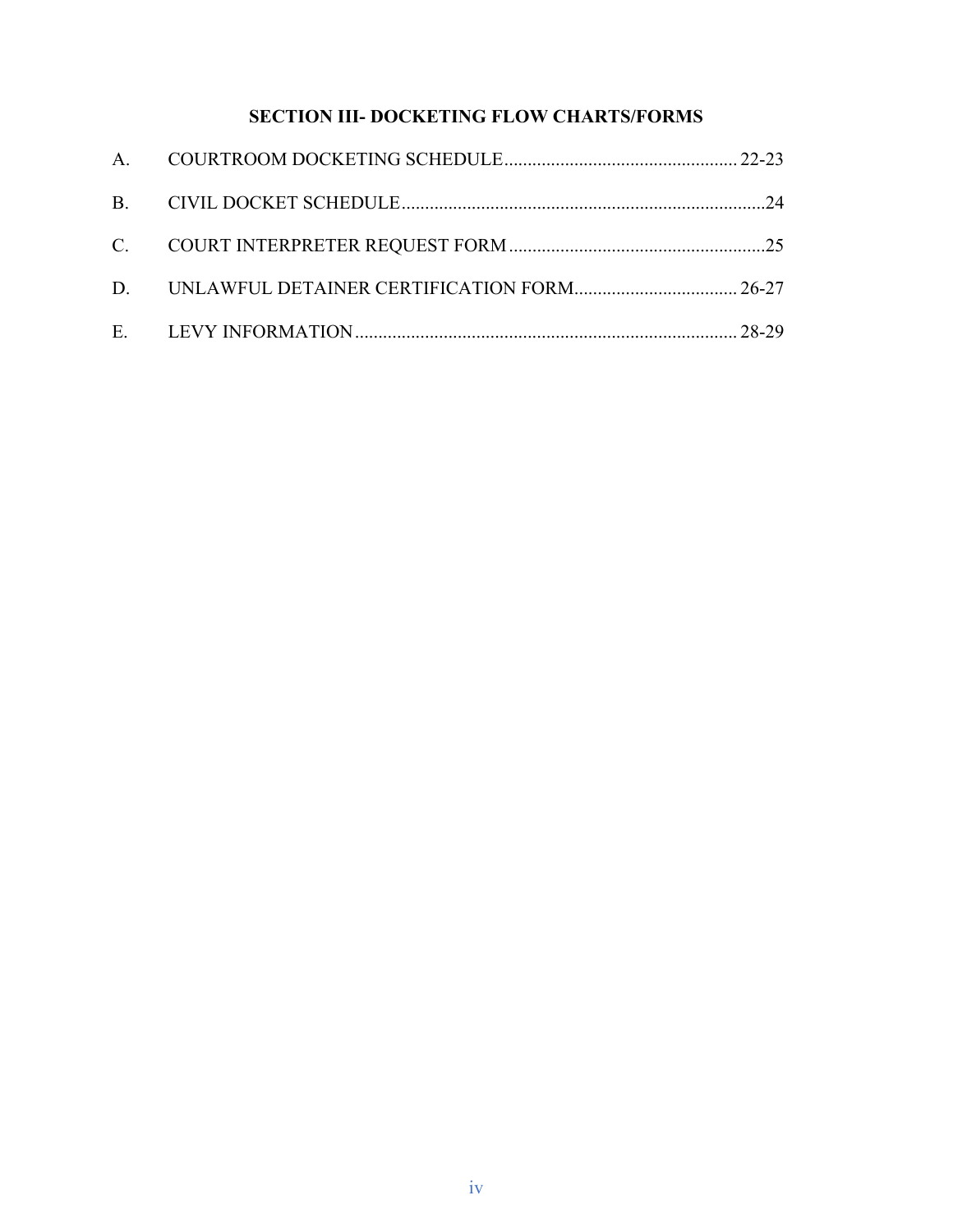# **Revision: 11/01/21 SECTION I ~ CIVIL PRACTICE GUIDELINES**

The following is an overview of the General District Court, Civil Division, together with tips and suggestions for working with the Court as efficiently as possible. The Civil Clerk's Office is located in Room 220, which is on the Second Floor of the Judicial Center. Its hours of operation are Monday through Friday, 8:00 a.m. to 4:00 p.m. The office telephone number is 703-792-6149. The cooperation of the staff of the Clerk's Office can be an invaluable aid to any practicing attorney. Treating the staff with respect and courtesy is the cornerstone of establishing a mutually advantageous relationship and a hallmark of professionalism. You will find the staff of the Clerk's Office eager to serve you.

\_\_\_\_\_\_\_\_\_\_\_\_\_\_\_\_\_\_\_\_\_\_\_\_\_\_\_\_\_\_\_\_\_\_\_\_\_\_\_\_\_\_\_\_\_\_\_\_\_\_\_\_\_\_\_\_\_\_\_\_\_\_\_\_\_\_\_\_\_\_\_

# **A. GENERAL DISTRICT COURT CIVIL DOCKET OVERVIEW.**

The General District Court hears civil matters at 11:00 a.m. and 1:00 p.m. on Tuesdays, the  $1<sup>st</sup>$ ,  $3<sup>rd</sup>$  &  $5<sup>th</sup>$  Wednesdays, and on Thursdays Unlawful Detainer matters filed by counsel are heard on Fridays at 11:00 a.m. and 1:00 p.m. Unlawful Detainers filed by pro se parties are heard on Mondays at 1:00 p.m. The  $2<sup>nd</sup>$  and  $4<sup>th</sup>$  Wednesdays are reserved for Small Claims Court which cases are called at 11:00 a.m. for returns and at 1:30 p.m. for trials. The civil dockets are generally divided into the following categories:

#### **1. The Return Docket (11:00 a.m. or 1:00 p.m.):**

 First returns of all civil cases (Warrants in Debt, Detinue, Motions, etc.) on the *11:00 a.m.* docket are scheduled in Courtroom #1. First returns of all civil cases (Warrants in Debt, Detinue, Motions, etc.) on the *1:00 p.m*. docket are scheduled in Courtrooms #3 or 4 (and occasionally #5). Post-judgment matters are scheduled on Mondays for *11:00 a.m.* in Courtroom #1 and  $1:00 \text{ p.m.}$  in Courtrooms # 3 or 4 (typically). {Post Judgment matters shall include garnishments, interrogatories, attachments, motions, rehearing requests, as well as any other issue requiring court review following the entry of judgment.}

#### **2. The Trial Docket (1:30 p.m.):**

Trials of civil cases (other than unlawful detainers) and any contested motions that will take longer than five (5) minutes to hear are placed on the Court's 1:30 p.m. docket on Tuesdays, Wednesdays, and on Thursdays in Courtroom #1. **Trials that will take longer than two (2) hours MUST be specially set on the court's docket and the parties must advise the court of the same at the time trial is scheduled on the Return Day.**

#### **3. The Unlawful Detainer Docket:**

Unlawful detainer cases without counsel (pro se) are scheduled at 1:00 p.m. on Mondays for first returns. In most cases in which the parties are unrepresented by counsel and the issues are contested the court will refer the case to trained mediators. If mediation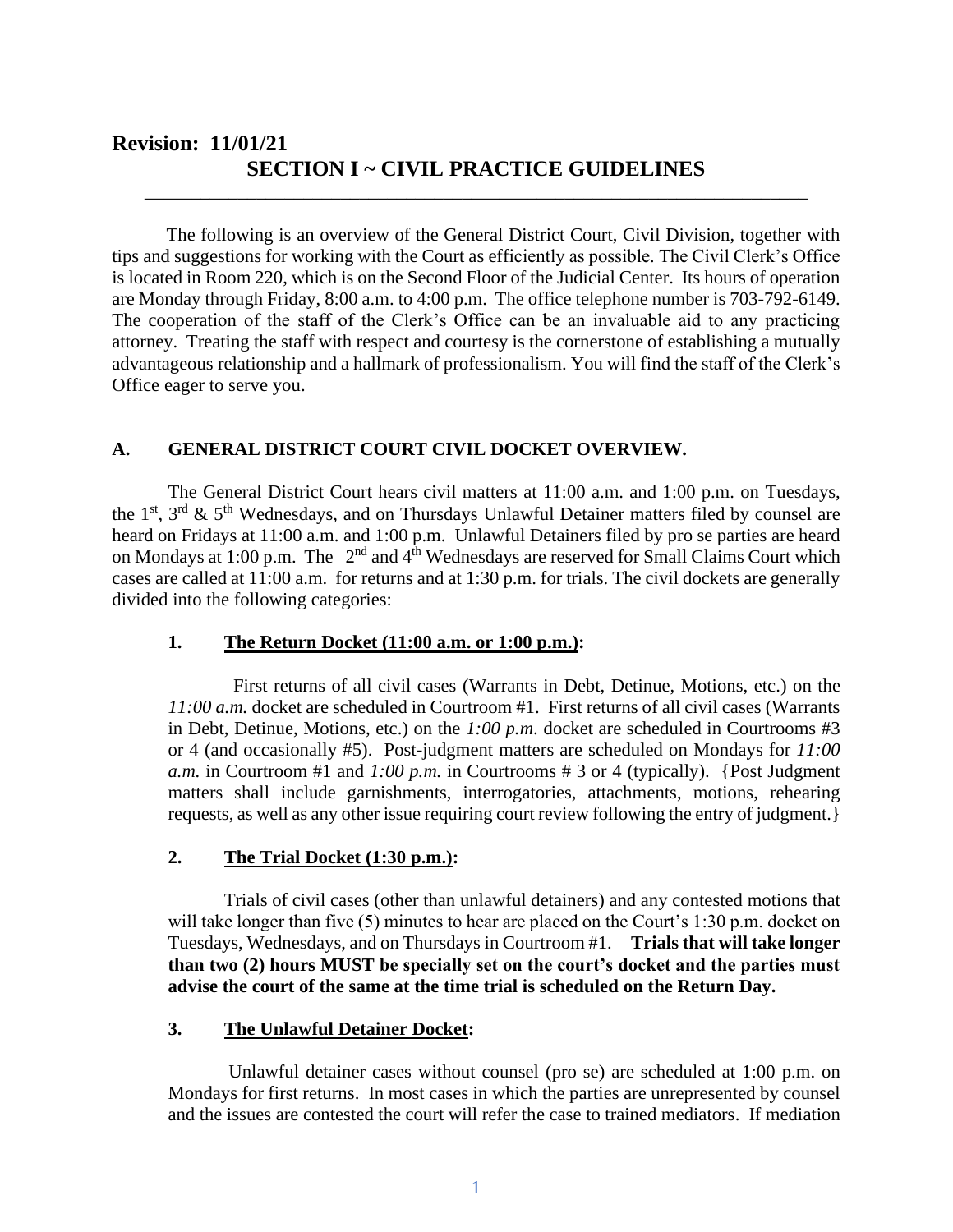is unsuccessful those cases will be rescheduled for trial on the next available Monday at 1:30 p.m.

All unlawful detainer matters with counsel are scheduled at either 11:00 a.m. or 1:00 p.m. on Fridays for first returns. Trials will be scheduled for the next available Friday at 1:30 p.m.

Prosecution of unlawful detainers upon affidavit, as authorized by the Virginia Code, will require proof in Court of the following:

- **a.** Original Lease or an affidavit of authenticity for copies of Lease, with late charge, attorney's fee and other relevant provisions highlighted
- **b.** Applicable Pay or quit notice;
- **c**. Any necessary Reservation of Rights Notice
- **d**. A statement of account
- **e. Unlawful Detainer Certification (see form attached in Section III)**
- **f**. *Ex Parte* Proof. Judgment for unliquidated damages to property cannot be granted without *ex parte* evidence.
- **g.** Virginia Statement of Tenants Rights and Responsibilities Form, or language within the lease as required by the Code of Virginia.

# **4. The Small Claims Docket**

- **a.** Small claims cases are heard on the  $2<sup>nd</sup>$  and  $4<sup>th</sup>$  Wednesdays at 11:00 a.m. with contested cases heard at 1:30 p.m. Contested cases on the 11:00 a.m. docket may be referred to trained mediators. If possible, cases not successfully resolved by mediation may be tried at the 1:30 p.m. docket that same day.
- **b.** Counsel wishing to remove a case from the Small Claims Court should appear at the scheduled 11:00 a.m. docket. Any case removed will be set for trial on the 1:30 p.m. docket on a Tuesday, Wednesday or Thursday. Counsel should file a praecipe with the Court as soon as possible and should give notice to the other party that the case will need to be removed to the Civil section of General District Court docket for trial in order to minimize inconvenience to witnesses. The praecipe will need to include counsel's full name, mailing address, email address and phone number.

# **5. Transurban/Hot Lanes-Red Light Camera Docket**

- a. Transurban/Hot Lane dockets are heard every Thursday at 2:05 p.m. in Courtroom 4.
- **b.** Red Light Camera contested cases are heard one Thursday each month (typically the  $3<sup>rd</sup>$ ) in Courtroom 4 at 1:30 p.m.

# **B. FILING CIVIL SUITS AND OTHER CIVIL PLEADINGS.**

**1. Forms Available in the Clerk's Office:**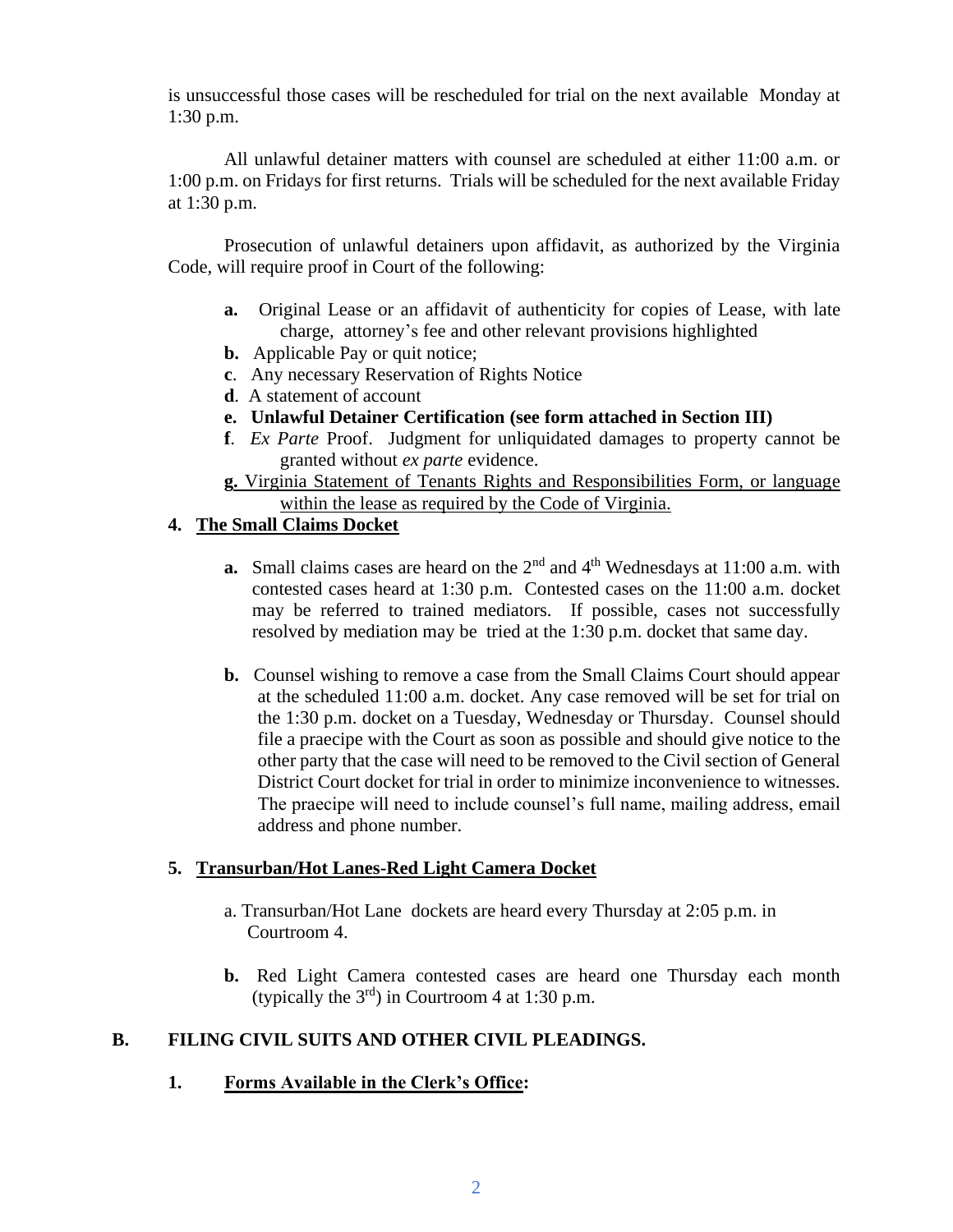Various standard forms, such as warrants in debt, summons for unlawful detainer, summons for debtor's interrogatories, garnishment forms, affidavits for service on the Secretary of the Commonwealth, the State Corporation Commission, and the Va. DMV are available in the Clerk's office. Forms are also available online through the General District Court's web site (https://www.vacourts.gov/forms/district/home.html).

#### **2. Signatures, Service Copies and Proof of Filing:**

Please verify that all pleadings have been signed by counsel of record or *pro se* party and contain the appropriate addresses of all parties. If pleadings require service, please provide the correct number of service copies along with the original (1 for each defendant to be served, additional copies if service is pursuant to Section C5 below), together with instructions for forwarding service copies to the appropriate sheriff. A check or checks sufficient to pay all filing and service fees will need to be provided at the same time.

#### **3. Filing and Service Fees:**

Please note that checks for all filing fees should be made payable to the *Clerk of the General District Court*. Filing fees are separate and distinct from applicable service fees to the Sheriff, but the Sheriff's service fee may be included in the check made payable to the Clerk of the General District Court. Please verify that all checks are signed. The Clerk's Office will accept personal checks from *pro se* litigants, cash, credit card, money orders, or checks drawn on an attorney's account.

#### **4. Purchased Debt Cases**

The defendant should be able to tell from the style of the case, the nature of the account on which he/she has been sued. While it is not necessary to provide the entire chain of title to the account, the style of the case must contain the names of both the present creditor and the original creditor. If the issue of ownership of the account is raised in the course of the proceeding, by pleading, or otherwise, the plaintiff must be prepared to prove its chain of title, and to present, if necessary, all of the assignments which resulted in the ownership of the account, by the ultimate plaintiff in the case.

The plaintiff's counsel, on the return date, shall be in possession of sufficient documentation of the claim, to enable the defendant to recognize the nature of the obligation, and the manner in which the balance claimed was determined.

At a minimum, the plaintiff should be prepared to present an invoice from the original creditor, on the creditor's billing form, or some other documentation by any creditor in the chain showing actual usage, in the case of a credit card account. If the defendant claims not to be the correct debtor, or not to have any account or dealings with the original creditor, the plaintiff must be able to produce documentation showing that the defendant signed a contract, used the credit card in question, or in some other manner was the party that contracted with the original credit grantor.

Pleadings must provide the basis for the claim (contract, card usage, note or other document signed by the defendant), a breakdown of debits and credits, showing how the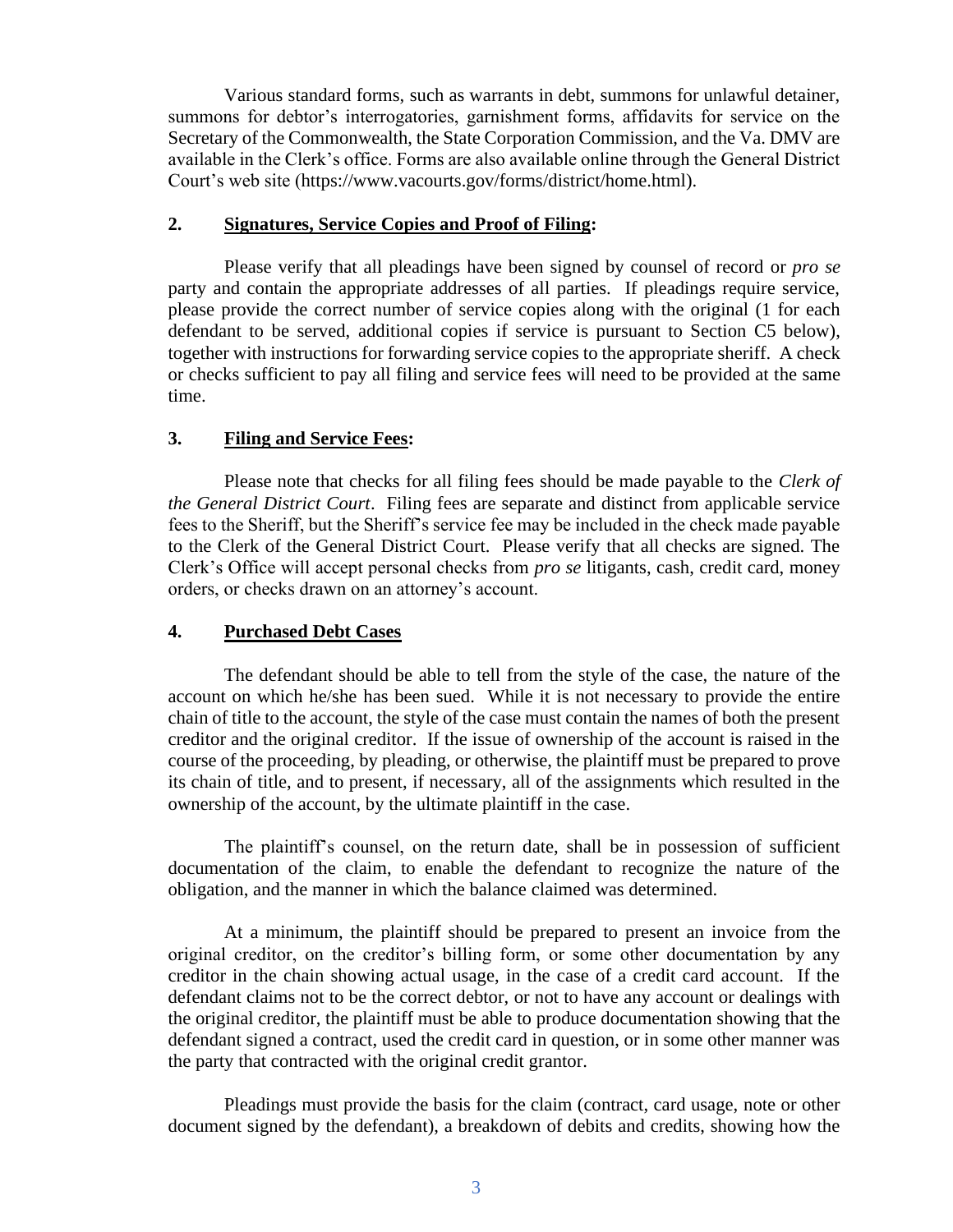balance was determined, and appropriate documentation to support the claim. If charges from the original creditor include interest at a rate in excess of the judgment rate, fees, such as over limit charges, or other charges that do not reflect purchase or cash advances, the creditor must document the rules and regulations to which the debtor agreed to be bound, either by written agreement, or by card or account usage. If documentation is not sufficient, judgment will not be granted, even if the defendant fails to respond to the Bill of Particulars.

# **5. Self Help**

The Supreme Court of Virginia has a self-help site at http://selfhelp.vacourts.gov/

# **C. SERVICE OF PROCESS**

*Please note*: the following is a general overview of the Clerk's Office procedures relating to the service of process. Service requirements are statutorily mandated and attorneys and parties should satisfy themselves that all service requirements applicable to any particular case have been met.

# **1**. **In-County Service:**

In general, original process to be served by the Sheriff of Prince William County will be forwarded to the Sheriff's Department within 48-72 hours following the filing of the pleadings.

## **2. Out-of-County Service:**

The Clerk's Office processes any pleadings that must be served by the Sheriff of another county or city and forwards the pleadings to the Sheriff of the indicated jurisdiction. Counsel, or any *pro se* party, is responsible for identifying on the pleading the jurisdiction in which service is to be performed.

#### **3. Private Process Service:**

When filing pleadings to be served by private process, counsel or any *pro se* party, should advise the Clerk's Office if private process service is desired. The Clerk's Office will notify counsel or the party when the process is ready for pick-up.

#### **4. Checking Service:**

The status of service returns can be determined by checking the files in the Clerk's Office during regular business hours. Counsel, or any *pro se* party, are reminded that files are not available for review after 10:15 a.m. on the morning such a file is on any of the Court's dockets for that day.

# **5. Out of State/Secretary of Commonwealth/State Corporation Commission/DMV service:**

When serving a defendant who is out of state or requires service through the Secretary of the Commonwealth (Secretary), Department of Motor Vehicles (DMV) or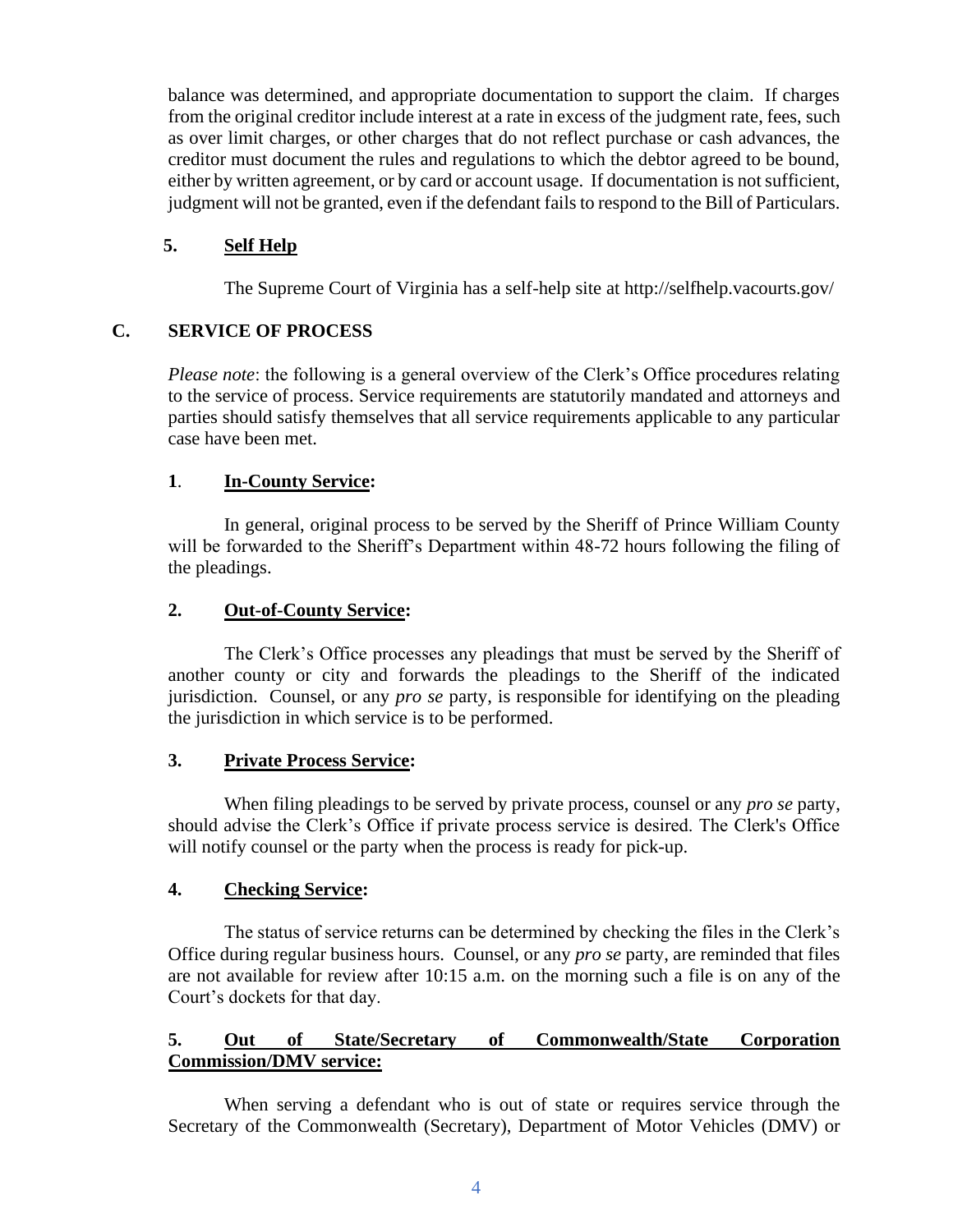State Corporation Commission (SCC), please be advised that the first return date will need to be scheduled a *minimum* of eight (8) weeks past the filing date. Fees and copies are as follows:

#### **State Corporation Commission**

Original plus two (2) copies of the Affidavit Original plus two (2) copies of the filing to be served Check made payable to SCC for \$30.00 Applicable filing fee payable to the Court

#### **Secretary of the Commonwealth**

Original SOC affidavit plus two (2) copies Original plus two (2) copies of the filing to be served Completed green cards for certified mailing and

 Envelope addressed to person being served w/ no postage Check made payable to the SOC for \$28.00 Applicable filing fee payable to the Court

#### **Department of Motor Vehicles**

Original DMV affidavit plus three (3) copies Original plus three (3) copies of the filing to be served Check made payable to the DMV for \$28.00 Applicable filing fee payable to the Court

#### **6. Alias Summons:**

Please remember that when requesting the issuance of an alias summons, the Sheriff's fee, as well as the appropriate number of copies of the pleading to be served, must accompany a copy of the alias summons request. If the alias is to be served by private process, only the service copy(ies) needed are required.

#### **D. REVIEWING CIVIL GENERAL DISTRICT COURT FILES.**

#### **1. Review of Case Files:**

Counsel, or any *pro se* party, are encouraged to review their files for service information either the day before the scheduled court date or before 10:15 a.m. on the morning of Court. It is essential to the orderly progression of the docket that counsel, or any *pro se* party, (1) know the status of service of process of each case on his or her docket, (2) be prepared to request an action that is consistent with the service status, and (3) know the order of the cases to be called by the court.

## **2. Location:**

All active civil General District Court files available for review are located in the Clerk's Office in Room 220. In addition to having the style of the case and the case number when asking for a file, Counsel, or any *pro se* party, should also know on what date the matter is scheduled to be in Court. Counsel, or any *pro se* party, should note that the files of cases set for Court on any particular day will not be available for review after 10:15 a.m. on the scheduled court date.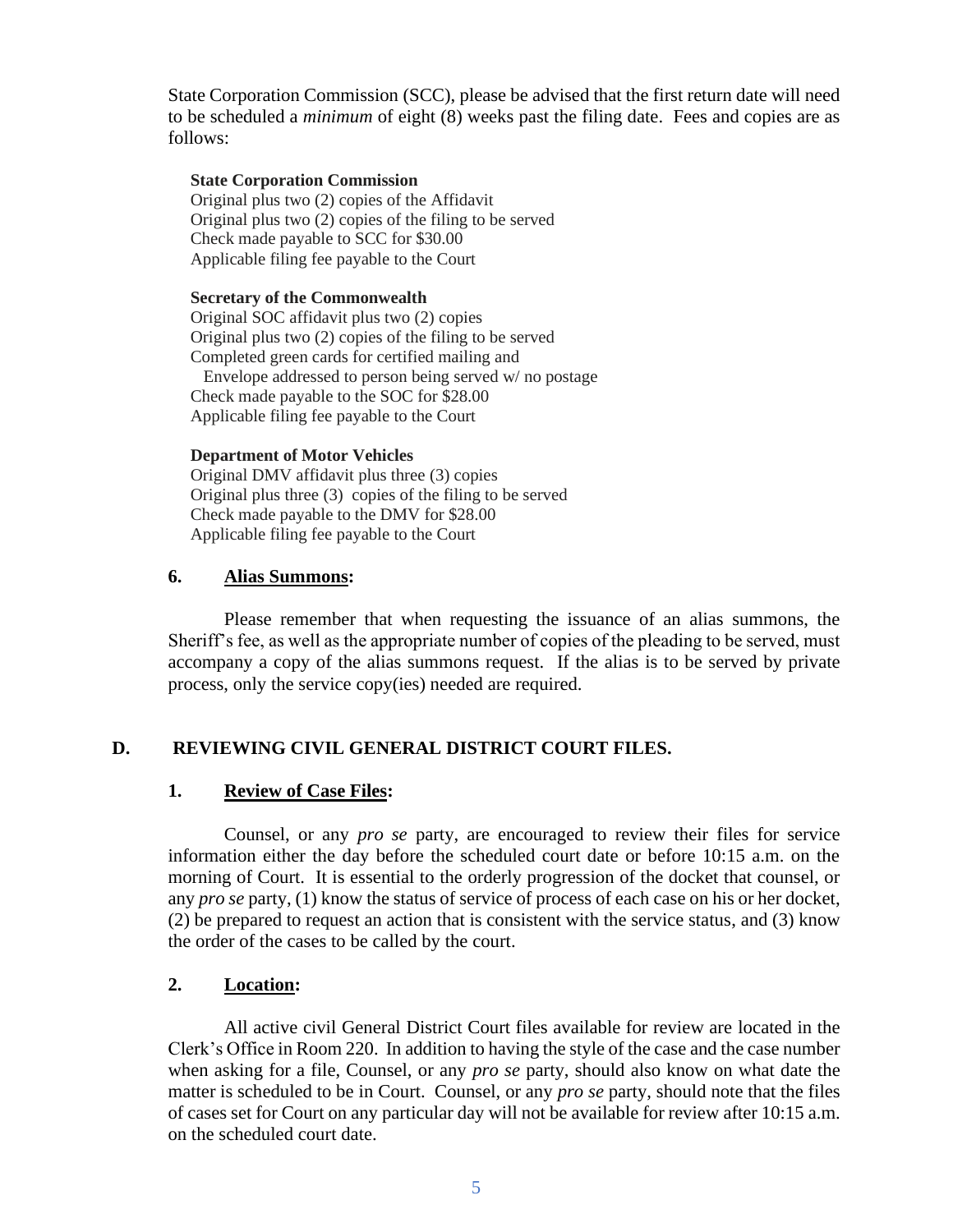# **3. Removal/Copies:**

Files *may not be removed* from the Clerk's Office by attorneys or by any party for any reason. Removal of files is a Class 6 Felony. All copies must be made by the Clerk's staff in the Clerk's Office. The Clerk handles the forwarding of all files to Chambers.

# **4. Copy/Certification Fees:**

No counsel, or any pro se party, shall remove **any** document from the Court file. Counsel, or any *pro se* party, who want copies should place paper clips on the relevant pages and return the entire file to a clerk. A fee of \$1.00 for the first and second copies and fifty cents  $(50¢)$  per each page thereafter is charged for all copies made in the Clerk's Office.

# **E. CONTINUANCE GUIDELINES FOR CIVIL MATTERS.**

*In accordance with Rule 7A:14 of the Rules of the Supreme Court of Virginia and in keeping with the spirit of the recommendations of the Judicial Council of Virginia as to the "Adoption and Implementation of Case Processing Time Standards," the General District Court of Prince William County adheres to the following guidelines:*

# **1. Cases on the Civil Return Docket:**

**a.** Uncontested Cases:

If the warrant in debt is uncontested on the Return Date, then the Court may enter judgment on the affidavit if the damages are liquidated or upon the taking of *ex parte* proof if unliquidated damages have been claimed.

# **PLEASE NOTE THAT CONTINUANCES WILL ONLY BE ALLOWED FOR GOOD CAUSE SHOWN AND SHOULD BE SCHEDULED WITHIN SIXTY (60) DAYS FROM THE ORIGINAL RETURN DATE.**

**b.** Contested Cases:

If the defendant appears on the first return date and contests the case and both parties are ready for trial, the case *may* be heard on that day at the discretion of the Court*,* either at the end of the 11:00 a.m. docket or at the end of the 1:30 p.m. docket.

If the defendant appears on the first return date and contests the case and either one party or the other is unable to proceed to trial that day, or if, in the court's discretion, a separate date is needed for trial, the case will be set for trial on a Tuesday, Wednesday or on a Thursday at the 1:30 p.m. docket.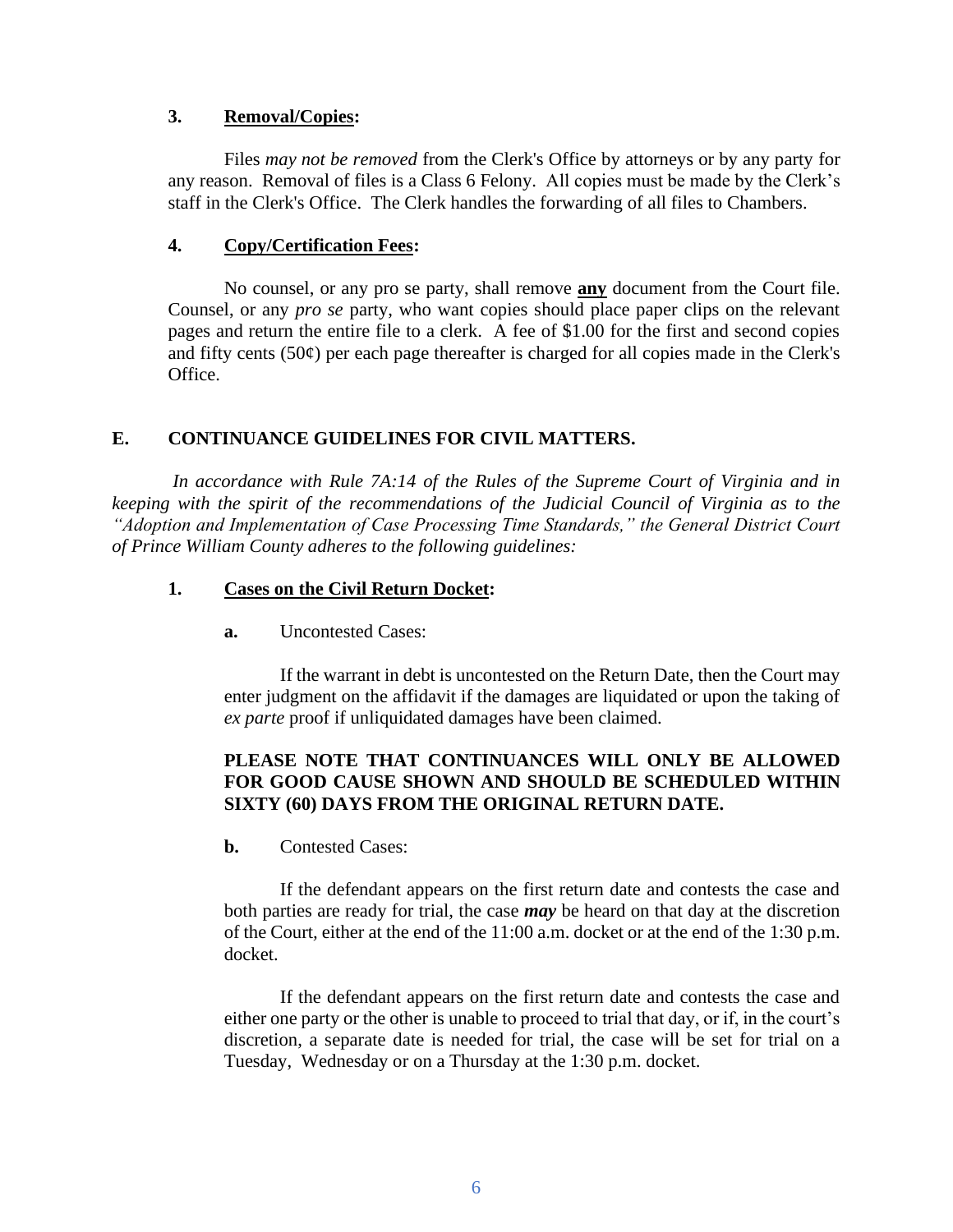# **PLEASE NOTE THAT TRIAL DATES WILL BE SCHEDULED WITHIN SIXTY (60) DAYS OF THE RETURN DATE, ABSENT EXTRAORDINARY CIRCUMSTANCES.**

#### **2. Cases on the Trial Docket:**

All parties shall report to Court at 1:30 p.m. on the scheduled trial date. Unless otherwise designated all parties shall report to Courtroom #1 where the trial docket will be called. All parties and witnesses shall appear on time. Cases will be called and some cases may be transferred from Courtroom #1 to one of the other courtrooms for trial.

**a.** How a Continuance May Be Obtained by Agreement:

There are three methods by which a trial may be continued by consent:

(1) One or both of the attorneys or parties may appear in open Court to make the Motion, and a date will be scheduled with leave of Court; or

(2) Either attorney or party may file a written Praecipe in the Clerk's Office. The Praecipe must be filed in the Clerk's Office no less than five (5) business days prior to the scheduled trial date. The Praecipe shall state the new court date which date shall have been obtained from the clerk, shall state that the continuance is agreed among all parties and shall have been mailed to all parties; or

(3) The parties may submit an Agreed Order to the Court at least three days prior to the originally scheduled trial date. The Order must state the new trial date which date has been obtained from the clerk.

**b.** Contested Motions for Continuance:

In the event one party objects to the Motion to Continue, then the moving party must appear in Court on or before the trial date for a hearing on the Motion to Continue. Filing, service, and hearing requirements are governed by the Rules of the Supreme Court of Virginia.

#### **3. Cases on the Unlawful Detainer Docket:**

If a defendant appears on the first return date and disputes the plantiff's claim, the court will determine whether the case should proceed to trial on that date, or be set on another date for trial. Unlawful Detainer actions have priority by statute, so the following guidelines are generally adhered to:

**a.** Provided the docket has availability, if the plaintiff has checked the block indicating the case will be heard on the return date, then the case may be heard on that date unless the Plaintiff agrees to a continuance. If the plaintiff has checked the block indicating another date will be set for trial, then the case will generally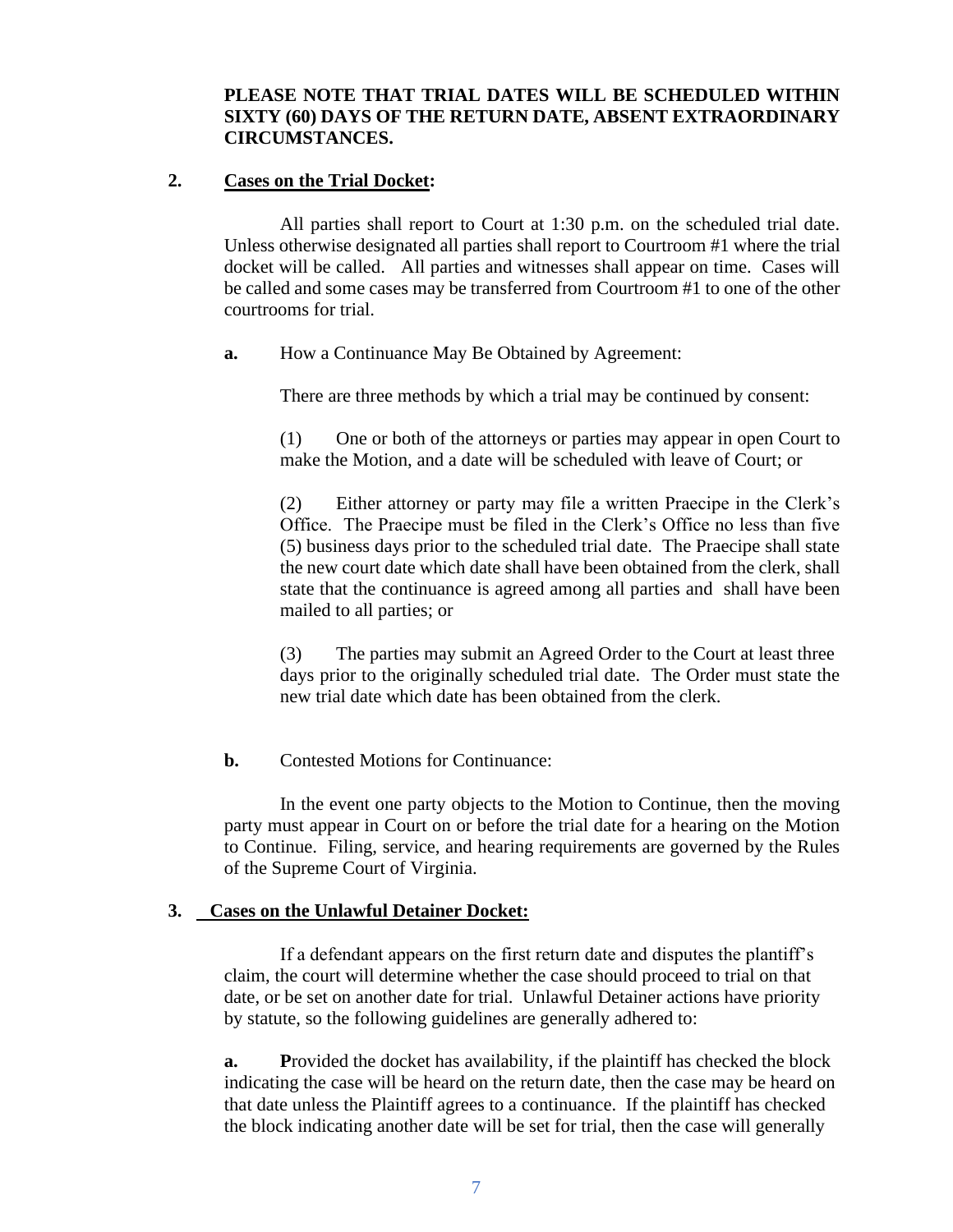be continued for trial in accordance with section (b) below unless both parties agree otherwise.

b. Absent consent by the Plaintiff, continuances for trial will generally be brief—one or two weeks. Trials are set for the 1:30 p.m. docket on Mondays (pro se) or Fridays (with counsel).

**c.** Continuances of cases under the Landlord-Tenant Act, where the issue is non-payment of rent, may be conditioned on the Defendant's posting of a bond.

d. Information on Tenant's Assertions may be obtained from the clerk's office or the website for the Supreme Court of Virginia.

# **F. INCIDENTS OF CIVIL TRIAL.**

#### **1. Subpoenas:**

Subpoenas must be prepared by counsel or by *pro se* litigants. The Clerks will **not** prepare subpoenas, but will send blank forms to a party in response to a letter requesting subpoenas.

#### **a.** How Obtained:

Witness subpoenas may be made on forms available in the Clerk's Office or online at **[www.vacourts.gov.](http://www.vacourts.gov/) (See Form DC-325 and Form DC-336)** Similarly, the Clerk's Office has forms available for subpoenas *duces tecum*. A specific list of documents being requested must be provided.

#### **b.** Attorney-Issued Subpoenas:

Many civil witness and document subpoenas may also be attorney-issued in compliance with the provisions of the Virginia Code and the Virginia Rules. An attorney-issued summons must be on a form approved by the Virginia Supreme Court, which forms are available in the Clerk's Office. (See Form DC-497 and Form DC-498). A copy of the summons and, if the summons is to be served by the Sheriff, payment for all service fees, must be mailed or delivered to the Clerk's Office on the date of issuance by the attorney, together with a certificate of service. Attorney-issued subpoenas to be transmitted by Sheriff's Service must be accompanied by a transmittal sheet containing all pertinent information. Counsel should also consult the Virginia Code and applicable rules for specific information relating to attorney-issued subpoenas.

#### **c.** Timing:

Attorneys/parties are encouraged to file witness subpoenas as far in advance of the hearing date as possible. While the Clerk's Office makes every effort to process requests as expeditiously as possible, as a practical matter, witnesses must be given reasonable notice. This requires advance planning on the part of the requesting party. As a general rule, counsel/party requesting witness subpoenas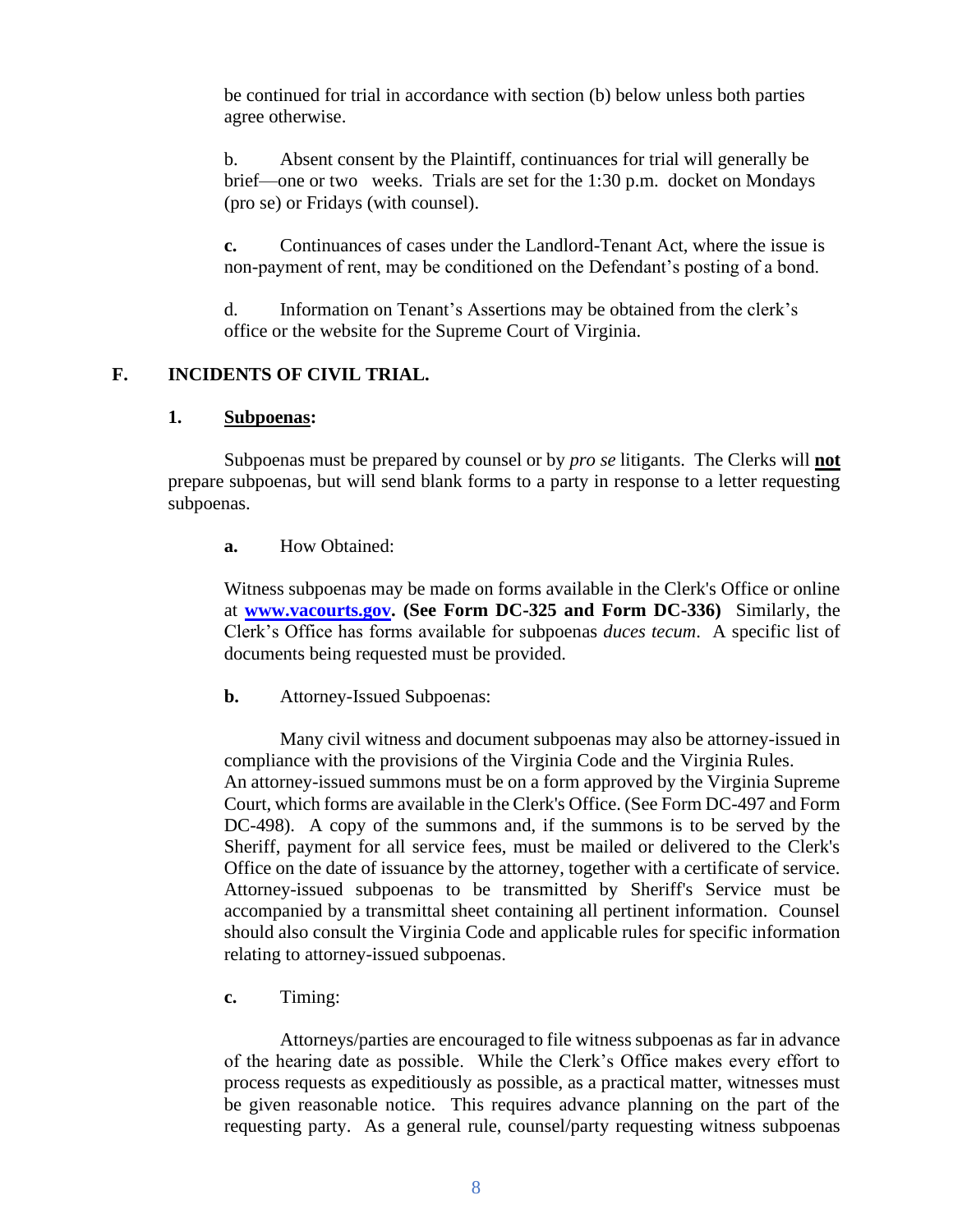must allow at least fourteen (14) days for processing and service within the jurisdiction, in addition to the time necessary to provide the recipient with proper and timely notice. Similarly, document subpoenas should be filed far enough in advance to allow reasonable time for processing and service, as well as a sufficient time period for compliance in accordance with the Virginia Rules.

Please take into consideration that the paperwork for subpoenas to be served outside of Prince William County, the City of Manassas or the City of Manassas Park must be forwarded directly to the appropriate jurisdiction in which the service is to be accomplished. Each party making such a request should be familiar with the procedures of the Sheriff's Office in the foreign jurisdiction. As such, service outside of Prince William County, the City of Manassas or the City of Manassas Park almost certainly takes more time than service within. Counsel/parties should plan accordingly.

**d.** Fees:

The Sheriff's fee for each service should be included with the filing. If the subpoena is to be served by private process, please note this with the subpoena request at the time it is filed.

#### **2. Court Reporters:**

The Court does not provide a court reporter for any civil matter. The litigant who chooses to hire a court reporter must bear the cost thereof absent an agreement to the contrary.

#### **3. Interpreters/Translators:**

Litigants must notify the Court if any interpreters or translators will be needed. For trials, a court certified interpreter will be required. Requests for interpreters/translators must be made in writing, at least ten (10) days before trial with the Clerk's office in Room 220. Please use the form attached in Section III (available in the Clerk's office).

#### **4. Available Equipment/Remote Hearing:**

Each General District Courtroom has a dry marker board. Consult the bailiff for availability of markers. Counsel or parties must provide any other items. Television monitors are available in each courtroom for media presentations.

A party may make a request to appear (or have a witness appear) remotely for trial or hearing (remote hearings are conducted on the Webex platform, unless the judge approves a different arrangement). Such request must be made at least 10 days (or as soon as possible) prior to trial using the Request form found in the Clerk's office or the courtroom. Parties must discuss the request prior to filing the same with the court AND must provide written notice of the request to the opposing party. A judge will make a ruling on the request and notify the parties of the same as soon as possible prior to trial.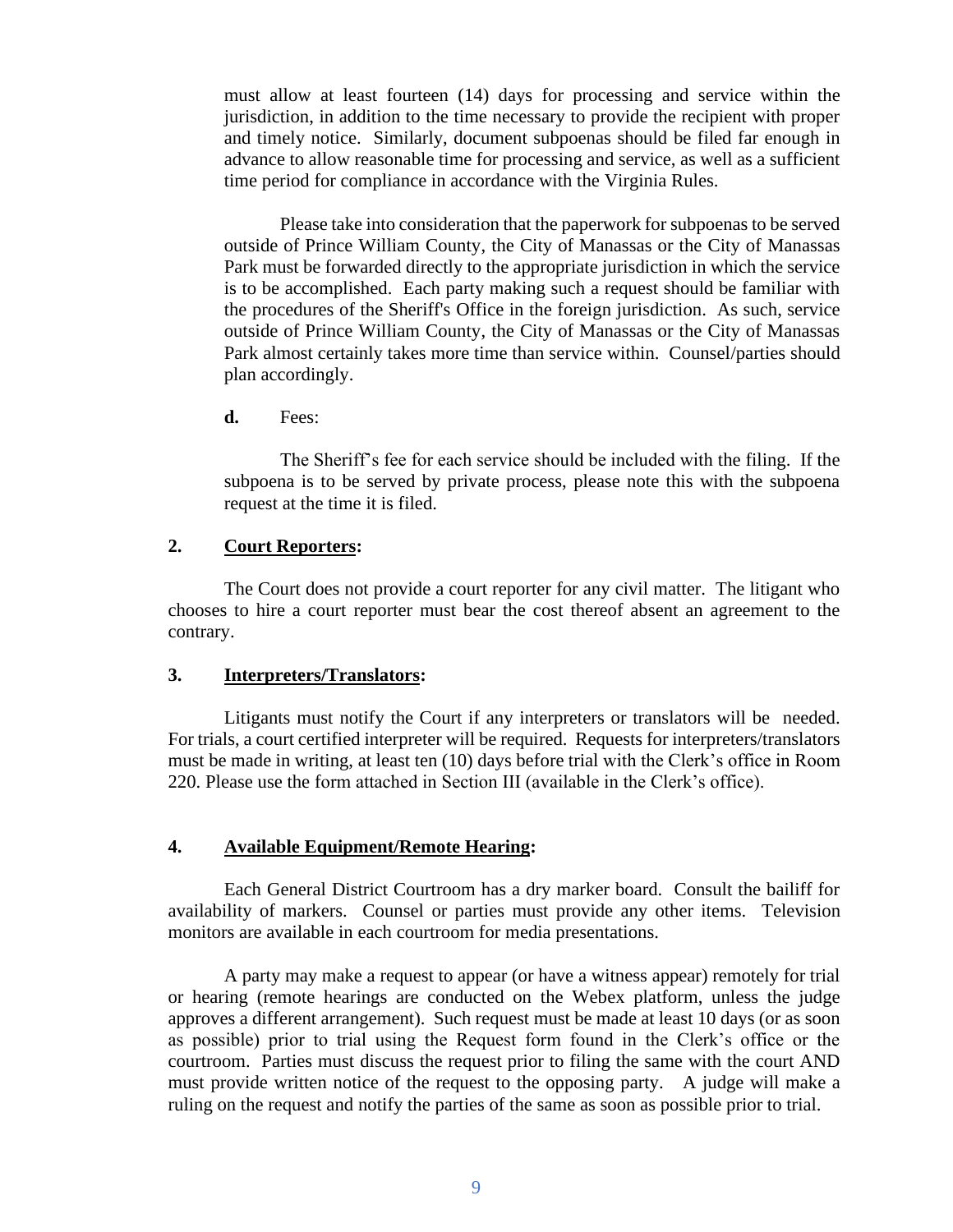# **5. Courtroom Etiquette:**

Parties are expected to be in Courtroom #1 ready to proceed by 1:30 p.m. on the trial date. The trial docket begins at 1:30 p.m., or as soon thereafter as is possible, with the Judge calling the docket to obtain time estimates from parties/counsel. Time estimates are used to prioritize cases. The Judge in Courtroom #1 may transfer matters to other courtrooms for hearing, depending upon the availability of other judges. Accordingly, after your case has been called for a time estimate, please remain in or close to Courtroom #1 even when other cases are being heard as other courtrooms may become available at any time.

All persons are expected to stand when addressing the Court.

# **G. POST JUDGMENT PROCEEDINGS.**

#### **1. Debtor's Interrogatories:**

A judgment creditor's right to conduct debtor's interrogatories is governed by the Virginia Code and parties are advised to review the statute to determine authority to proceed.

Returns on debtor's interrogatories are called on the 11:00 a.m. or 1:00 p.m. Monday Return Docket. After the case is called, the Court will instruct the debtor to wait for the judgment creditor or his counsel in the hallway. Interrogatories are conducted in the General District Court hallway unless the circumstances require the parties to proceed in open court. The Court will swear the debtor on counsel's request.

Counsel **IS** expected to know the status of service when the debtor's interrogatory summons is called in Court so that counsel may request a disposition that is within the power of the Court to grant. In the event that a defendant who has been served with a summons to answer interrogatories fails to appear, the Court, upon request, will grant the plaintiff one (1) continuance for the issuance of a "Show Cause Summons" or "Capias" against the defendant. The plaintiff must prepare the Show Cause Summons or Capias and file it with sufficient time to allow for processing and service before the new court date. If the plaintiff fails to issue the Show Cause Summons or Capias in time to allow for processing and service before the new court date and/or the defendant fails to appear on that date, the Court, upon request, will grant the plaintiff *ONE (1) CONTINUANCE ONLY* for an Alias Show Cause Summons or Capias.

**THE CLERK'S OFFICE STRONGLY RECOMMENDS THAT PLAINTIFFS ALLOW SIX (6) to EIGHT (8) WEEKS BETWEEN THE FILING DATE OF A SHOW CAUSE SUMMONS OR CAPIAS AND THE RETURN DATE TO ALLOW TIME FOR THE PROCESSING AND SERVICE OF THE PLEADING.**

#### **2. Garnishments:**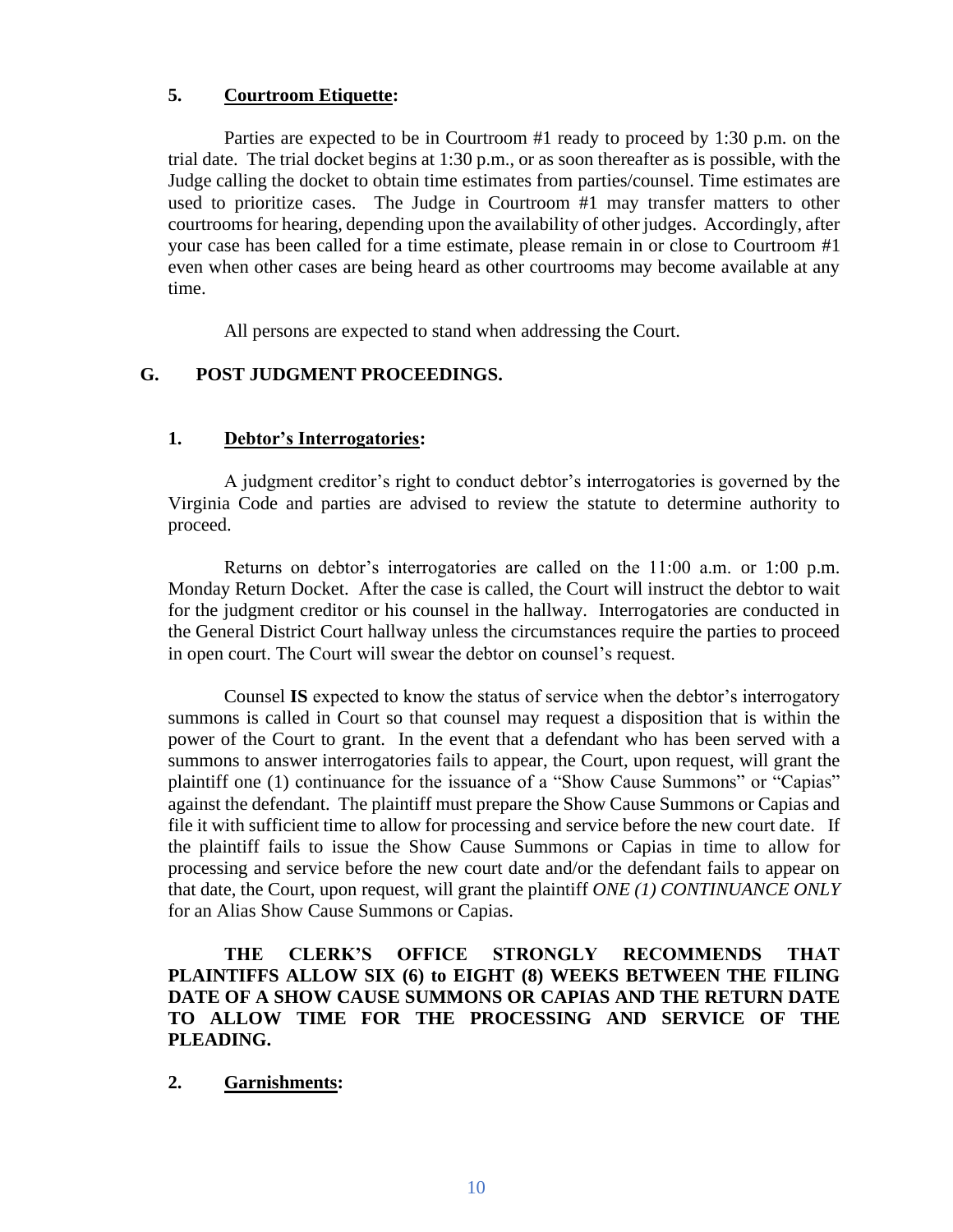A judgment creditor's right to conduct wage, bank, and any other garnishment action is governed by the Virginia Code. Counsel and *pro se* parties, are urged to review the applicable Virginia Code to determine a client's authority to proceed. Returns on garnishments are called on the 11:00 a.m. or 1:00 p.m. Monday Return Docket, as well as a Wednesday 1:00 pm Return Docket.

Counsel is expected to know status of service when the garnishment return is called in Court so that counsel requests a disposition that it is within the power of the Court to grant. In the event that the Garnishee is served but fails to file an Answer, the Court, upon request, will grant the plaintiff a continuance for good cause to obtain an Answer. If the Garnishee fails to file an Answer by the continuance date, the plaintiff must either proceed with a Show Cause Summons against the Garnishee or dismiss the Garnishment. Prior to obtaining a judgment against the Garnishee for failing to file an Answer, the Plaintiff must provide *ex parte* evidence of the Garnishee's obligation to the judgment debtor and have proper service against the Garnishee, as required by statute. The judgment creditor, or counsel, will be required to sign the Garnishment Summons form in court on the return date in order to receive any garnishment funds that have been received by the Court.

#### **3. Abstracts of Judgment:**

Counsel or parties should allow ten (10) days after the entry of judgment before filing a written request for an Abstract of Judgment. The written request must be accompanied by a self-addressed, stamped envelope for the transmission of the Abstract to counsel.

Please be advised that the successful plaintiff or counter-plaintiff is responsible for docketing any General District Court judgment among the records of the Circuit Court of Prince William County or any other jurisdiction. Judgments entered in the General District Court are not automatically docketed in the Circuit Court or elsewhere.

# **4. Notice of Satisfaction/Release of Judgment:**

Code of Virginia § 16.1-94.01 requires a judgement creditor to give written notice of satisfaction within 30 days of receipt.. It is not enough to advise the Court verbally that the judgment is paid. It must be marked released/satisfied within thirty (30) days of payment. A praecipe, or Form DC-458, is available online at [www.vacourts.gov](http://www.vacourts.gov/) will suffice.

# **5. Writ of Fi Fa Requests**

Please see Levy Information at pages 27-28

### **H. PRELIMINARY & PERMANENT PROTECTIVE ORDERS**

Applications for Preliminary Protective Orders (PPO) will not be accepted by the clerk's office unless the application is accompanied by an affidavit in support of the request for protection. Computer terminals are also available outside of the Criminal Clerk's office for completion of all forms necessary to request issuance of a PPO. If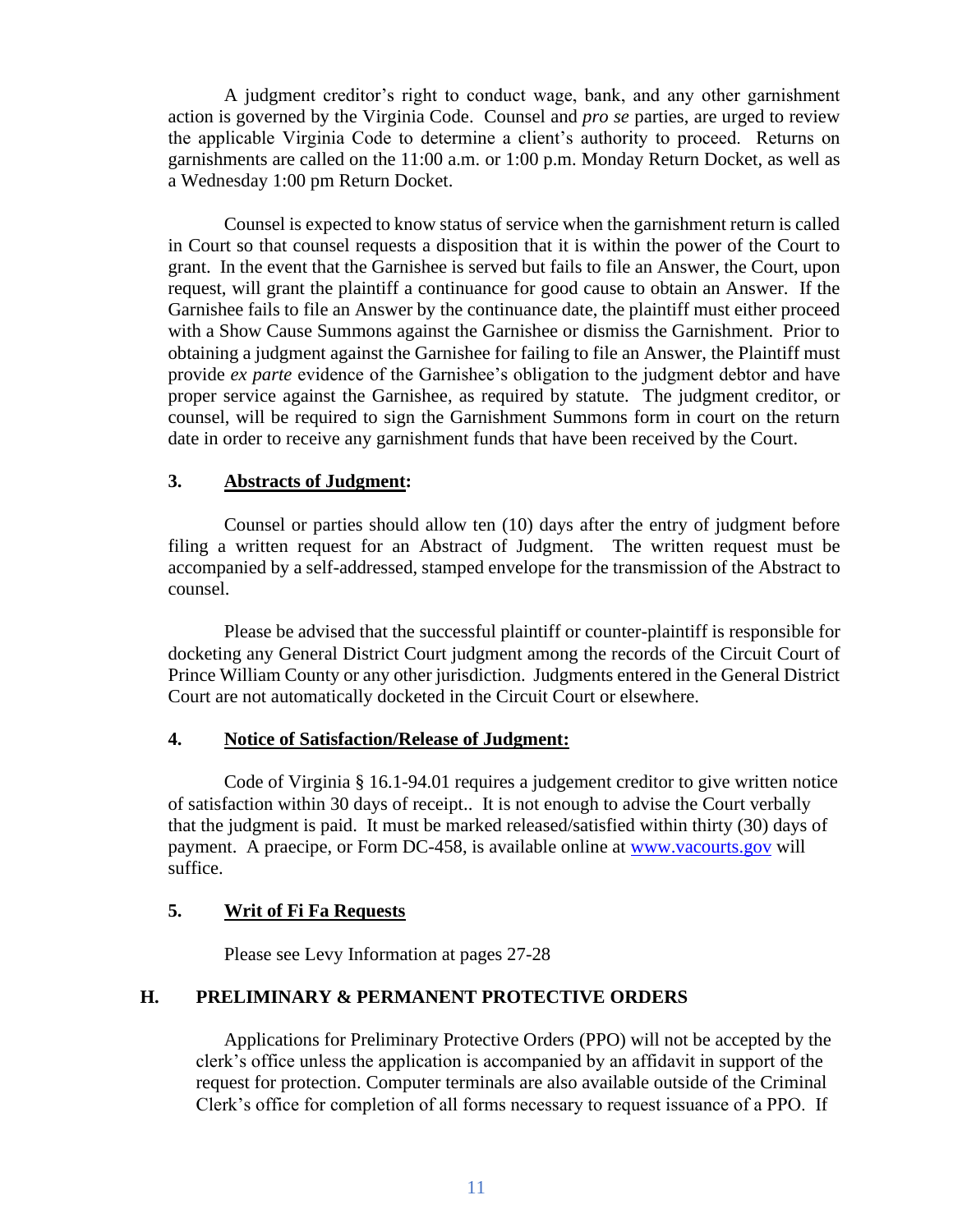an attorney notes an appearance, the attorney must file a praecipe including a time estimate for the hearing.

Hearings on Final Protective Orders shall be scheduled within fifteen (15) days of the date of entry of the PPO and a trial shall be conducted on said hearing date provided the Respondent has been served, and unless the Respondent requests a continuance. Protective Order hearings are generally scheduled for times between 11:00 am and 12:00 p.m.

# **SECTION II ~ TRAFFIC AND CRIMINAL PRACTICE GUIDELINES**

**\_\_\_\_\_\_\_\_\_\_\_\_\_\_\_\_\_\_\_\_\_\_\_\_\_\_\_\_\_\_\_\_\_\_\_\_\_\_\_\_\_\_\_\_\_\_\_\_\_\_\_\_\_\_\_\_\_\_\_\_\_\_\_\_\_\_\_\_\_\_\_\_\_\_**

The following is a general overview of the General District Court, Traffic and Criminal Division, together with tips and suggestions for working with the Court as efficiently as possible. The Clerk's Office for the Traffic and Criminal Division is located in Room 230, which is on the Second Floor of the Courthouse. Its hours of operation are Monday through Friday, 8:00 a.m. to 4:00 p.m. The Office telephone number is 703-792-6141. The cooperation of the staff of the Clerk's Office can be an invaluable aid to any practicing attorney. Treating the staff with respect and courtesy is the cornerstone of establishing a mutually advantageous relationship and a hallmark of professionalism. The Clerk's Office is eager to serve you.

#### **A. GENERAL DISTRICT COURT TRAFFIC/CRIMINAL DOCKET OVERVIEW.**

#### **1. The 9:00 a.m. "Catch-All" Docket**

The Court conducts a 9:00 a.m. docket in Courtroom #6 for out-of-jail arraignments, discovery motions, other pre-trial motions, sentencings and deferred dispositions. This courtroom also hears "walk-in" matters until 4:00 p.m. daily.

The Court hears requests for appointment of counsel, continuance requests, and other motions on this docket. Motions greater than 20 minutes must be specially scheduled on the Court's docket, preferably for an afternoon time after 1:00 p.m. or may be specially scheduled with the judge scheduled to hear the motion.

Additionally, in all felony cases and Class 1 and Class 2 misdemeanors, the defendant will be required to appear in court at 9:00 a.m. to be advised of his or her right to counsel (this is universally, if imprecisely, referred to as an "arraignment"). If the defendant has retained counsel prior to the first appearance (or arraignment), counsel may enter an appearance, either in person, or by praecipe, at or prior to the first appearance. In that case, the defendant is not required to appear at the first appearance and counsel may set the next hearing date by providing availability on at least two (2) of the officer's next court dates in which case the court will schedule the hearing on the next available date.

Please see Section III (A) Flow Chart for further details.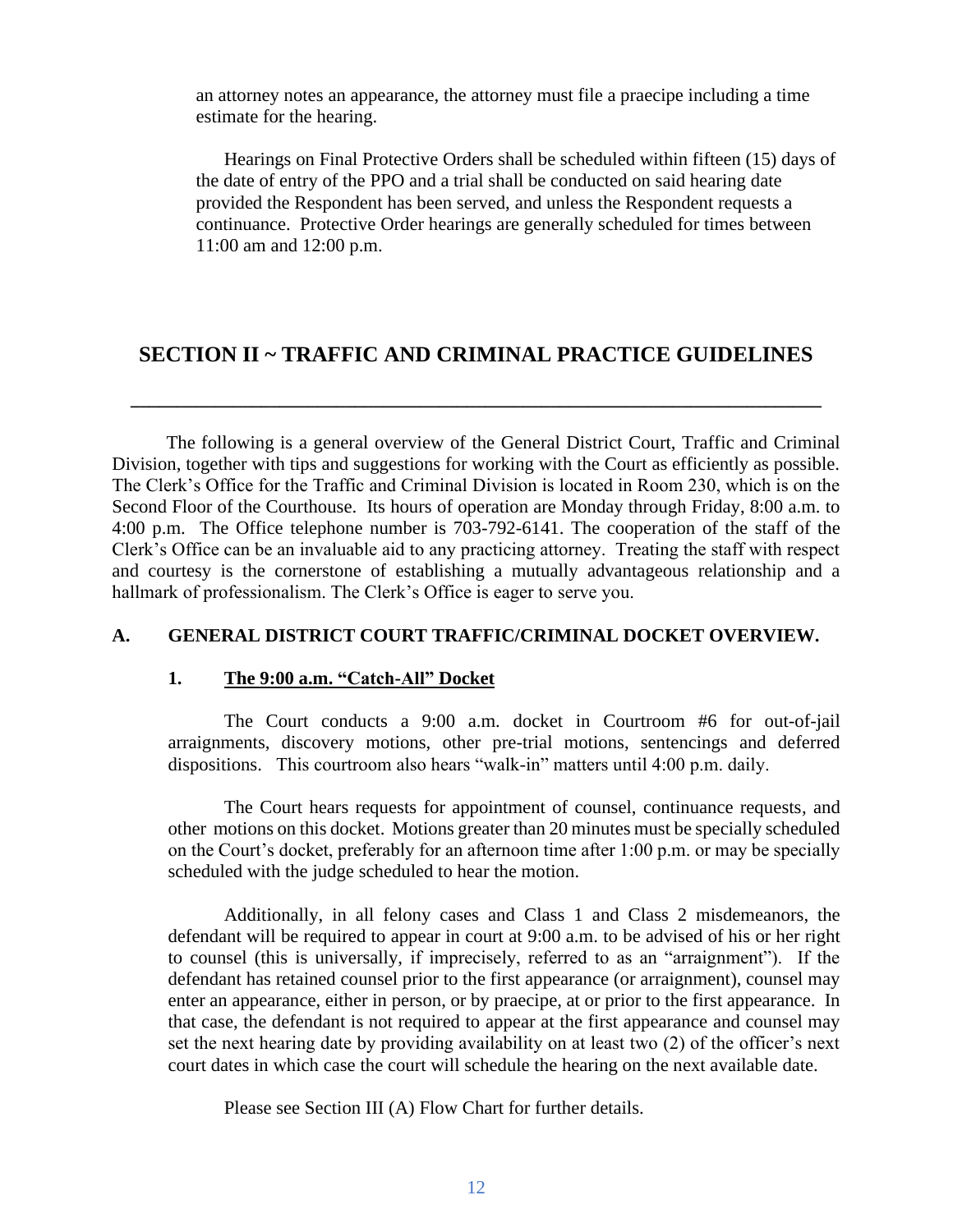## **2. The 9:30 a.m. in-jail arraignment Docket**

Defendants who have been arrested, and have not posted bail, are arraigned via video conferencing in Courtroom 2. All bail and similar motions of in-jail defendants are heard at 9:30 a.m. via video conferencing. If an attorney outside of the Public Defender's Office is appointed for an in-jail defendant during the 9:30 a.m. in-jail arraignment Docket the attorney will be notified by email and by telephone that same day of his or her appointment. Court appointed counsel are expected to see the defendant in the Adult Detention Center within 48 hours of appointment and to file a bail motion if appropriate. The Public Defender's Office will routinely request bond on behalf of Defendants' at the arraignment and any decision denying bail at that time is without prejudice so that counsel may still file a bail motion for consideration by the court on a subsequent date.

Counsel is encouraged to contact the Prince William County Office of Criminal Justice Services (OCJS) Pretrial Supervision Program ahead of filing a bail motion if interested in having their client evaluated for Intensive Pretrial Supervision. Counsel does NOT need prior approval of the Court to request for their client to be evaluated for the Intensive Pretrial Program.

# **3. The 9:00 Traffic Dockets**

General District Courtrooms 3, 4 and 5 have traffic dockets at 9:00 a.m. daily.

The 9:00 a.m. docket is posted on Electronic Boards near the stairway on the second floor. Cases are listed alphabetically according to Defendant's name.

Except for accident cases involving citizen witnesses and unless a continuance is granted, traffic matters generally proceed to trial on the first day they are in court See section B 2(d) below re: accident cases involving citizen witnesses.

# **4. 10:30 a.m. Dockets**

General District Courtrooms 3, 4 and 5 have misdemeanor criminal matters and traffic matters and cases with the Virginia State Police daily at 10:30 a.m.

General District Courtroom 6 has misdemeanor criminal matters daily at 10:30 a.m.

# **5. The Preliminary Hearing Docket**

The Court conducts preliminary hearings beginning at 11:30 a.m., or as soon thereafter as the matters may be heard. Preliminary hearings are held in Courtrooms 3, 4, 5 and 6 on Monday through Friday. See section B 2(d) below for felony cases involving accidents with citizen witnesses. Ancillary misdemeanor or traffic matters are docketed with their associated felony matter on the 11:30 a.m. docket.

# 6**. Blood Draw DUI Dockets**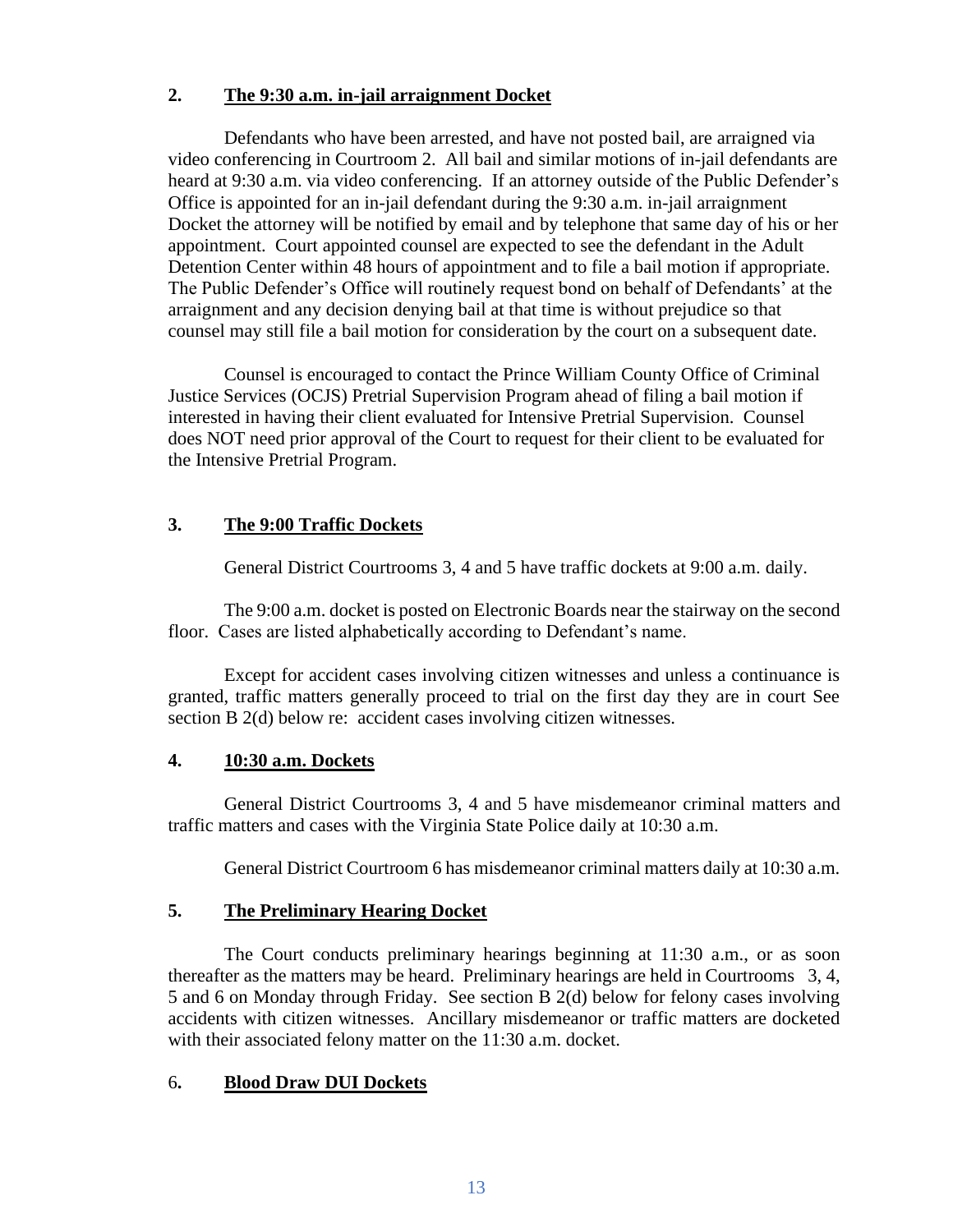Driving under the Influence charges which involve blood analyses are set for trial at 1:30 p.m. on the  $2<sup>nd</sup>$  Wednesday of each month. Each Courtroom maintains a list of available Blood Draw Trial dates. Only those cases for which a Blood Draw Certificate Analysis has been filed will be set on the 1:30 p.m. trial docket. Cases set on this trial docket must be ready promptly for trial or plea on the assigned trial date.

# **7. Divert Status Docket**

Cases that have been diverted from the regular docket based upon the need for mental health services prior to proceeding with adjudication are placed upon a special docket, normally heard on the 4th Monday of each month at 1:30 p.m.

# **8. VASAP Docket**

Cases involving alleged VASAP violations shall be heard by the Court each week on Thursday at 1:30 p.m. in courtroom #4. The VASAP representative will be present and counsel (or the defendant) is encouraged to speak with the representative before the start of the docket.

# **B. CASE PROCESSING TIME STANDARDS, CONTINUANCES, ETC**

# 1. **Commonwealth's Attorney/ Other Prosecuting Attorneys**

Defense counsel are obligated to notify the proper prosecuting attorney or authority when filing certain pleading and notices.

All felony matters are handled by the Office of the Commonwealth's Attorney. Misdemeanor and Traffic cases from the Virginia State Police, or any other state law enforcement agency, Prince William County Police Department, Manassas City Police Department, and their animal control bureaus are handled by the Office of the Commonwealth's Attorney

Misdemeanor and Traffic matters from the City of Manassas Park Police Department, and the Towns of Dumfries, Haymarket, Occoquan and Quantico Police Departments are handled by other Prosecuting Attorneys. The contact information for each of these Prosecuting Attorneys can be obtained from the Criminal Clerk's Office in Room 230.

# **2. Case Processing Time Standards:**

In accordance with Rule 7A:14 of the Rules of the Supreme Court of Virginia and in keeping with the spirit of the recommendations of the Judicial Council of Virginia as to the "Adoption and Implementation of Case Processing Time Standards," the General District Court of Prince William County will adhere to the Standards, as set forth below.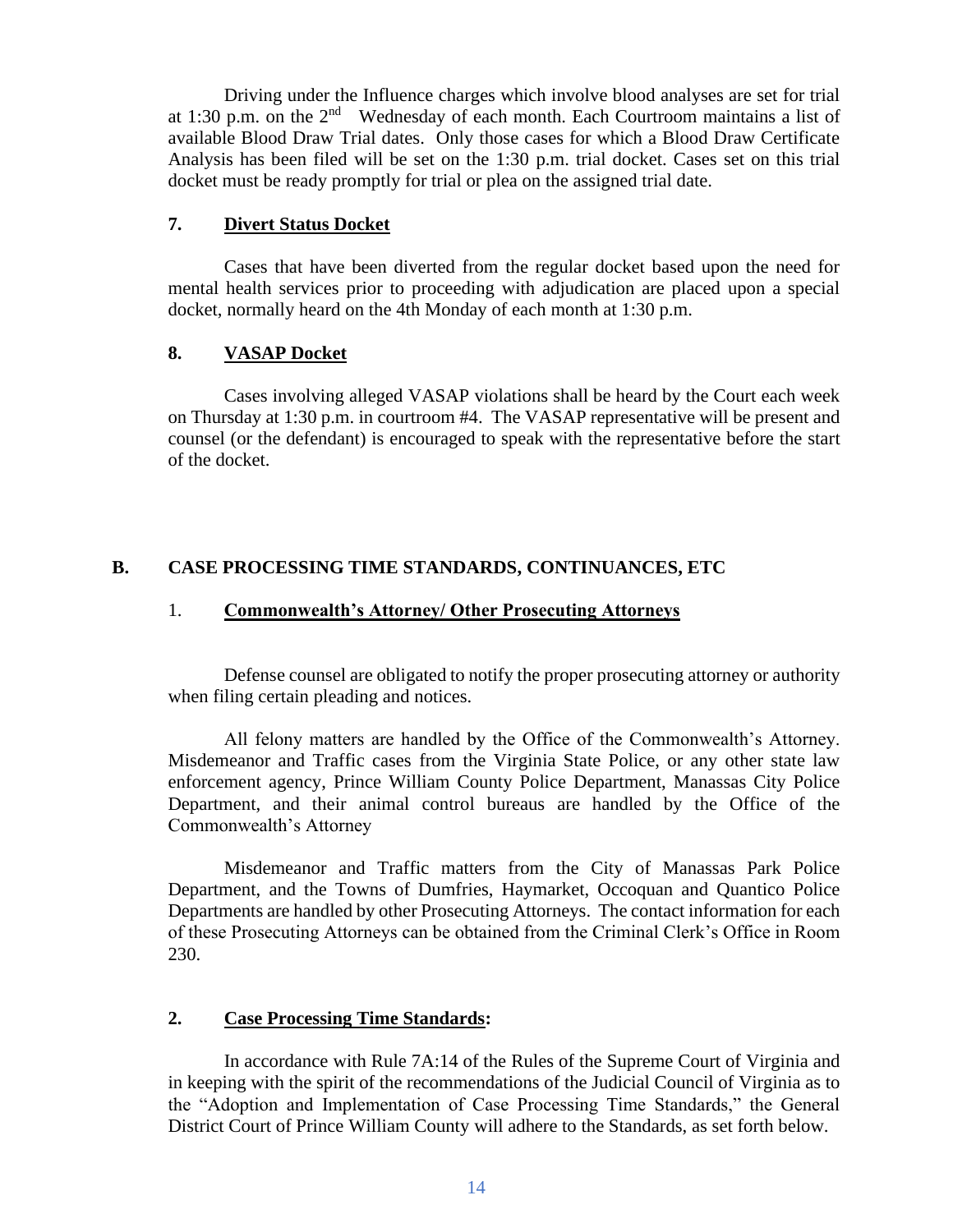**a.** Misdemeanors/Infractions:

Ninety percent (90 %) of the Court's misdemeanors and traffic infractions should be adjudicated within sixty (60) days from the date of arrest or citation and One Hundred percent (100%) within One hundred and twenty (120) days.

**b.** Felonies:

Preliminary Hearings should be concluded within sixty (60) days from the date of arrest.

#### **3. Continuance Guidelines:**

Necessary continuances will be approved so long as appropriate steps are taken to adequately notify all interested parties so as to minimize inconvenience.

**a.** Preliminary hearings, Class 1 Misdemeanors, and Class 2 Misdemeanors *Without* Citizen Witnesses (only witness is law enforcement officer):

(1) Defendant must be represented by counsel or have acknowledged his right to counsel and waived that right by execution of a waiver of rights form or by his appearance at trial without counsel. Defendant can execute the waiver form at his or her assigned initial appearance or on the trial date if no initial appearance has been assigned.

(2) FIRST CONTINUANCE MAY BE OBTAINED upon good cause shown (by defense counsel or *pro se* defendant who has executed an acknowledgement of his or her right to counsel), upon filing and entry of AGREED ORDER (see Section 2 e below), upon motion at trial by counsel, upon agreement of the parties by submitting a yellow sheet to the court on the hearing date or upon appearance of the party or counsel at 9:00 a.m. any day after appropriate notice to the opposing party.

(3) Subsequent continuances may be obtained only by leave of court upon good cause shown. Agreed orders may be submitted for court's consideration (See Section 2 e below), or motion may be made at 9:00 a.m. docket.

**b.** Class 3 Misdemeanors, Class 4 Misdemeanors and Infractions Without Citizen Witnesses (only witness is law enforcement officer):

(1). A first continuance may be obtained by agreed order (see Section 2 e below), or by filing a completed Request for Continuance form with court or upon in-court motion by counsel or the prosecuting attorney. Forms are available in the Clerk's Office.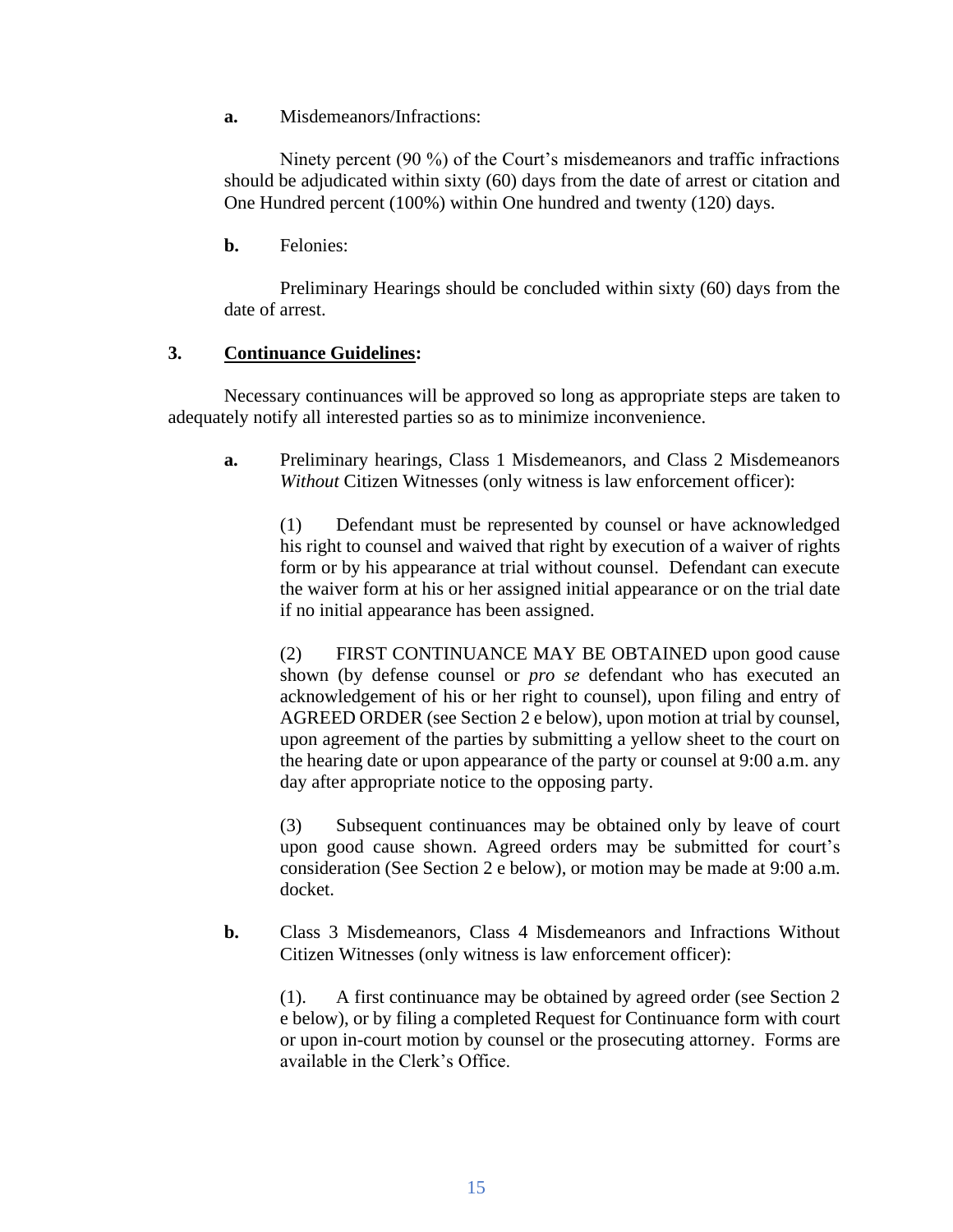(2). A subsequent continuance may be obtained only by leave of court through agreed order or motion set for 9:00 docket—same procedure as in section a above.

**c**. Preliminary Hearings, Misdemeanors, and Infractions Involving Citizen Victims or Subpoenaed Citizen Witnesses:

(1) If the continuance is requested more than then (10) days before trial, the Court will consider an agreed order that contains certification that witnesses will be notified (see Section 2 e below), or motion may be made at 9:00 a.m. docket after notice to opposing party (**notice to be filed and delivered to opposing counsel no later than 3:00 p.m. on the business day prior to motion).**

(2) If a continuance is requested less than ten (10) days before trial, it will be granted *only* by leave of court on motion at the 9:00 docket when the court is assured that citizen witnesses will be notified of the change to avoid any inconvenience to them.

(3) Continuances requested at time of trial when witnesses are present will be granted only upon showing of good cause by the moving party; good faith showing may consist of exigent circumstances coupled with a bona fide attempt to notify all witnesses prior to trial date.

(a) Parties are urged to communicate by telephone with witnesses to assure appearance or to advise of a continuance. Witnesses must be notified of a continuance as soon as possible to minimize inconvenience to such witnesses. If witnesses report difficulty with a proposed continuance date, it is the responsibility of the moving party to report this to the court for consideration in selecting a new date.

(b) Police officers, magistrates and court personnel are urged to confirm addresses and telephone numbers so as to maximize the ability of parties to communicate with all witnesses and persons involved with cases.

**d.** Traffic Accident Cases Involving Citizen Witnesses:

Examples of this type of case are citations for failure to yield, following too closely, reckless driving, and driving under the influence.

The witnesses will not be subpoenaed for the first hearing date and will only be subpoenaed if the case is contested. A trial date will then be scheduled if the case is contested or if there will be a need for witnesses in order for the court to properly dispose of the case. Any request for continuance of such a case, and any agreed orders for continuance (see 2 e below), must specify if the request is to continue the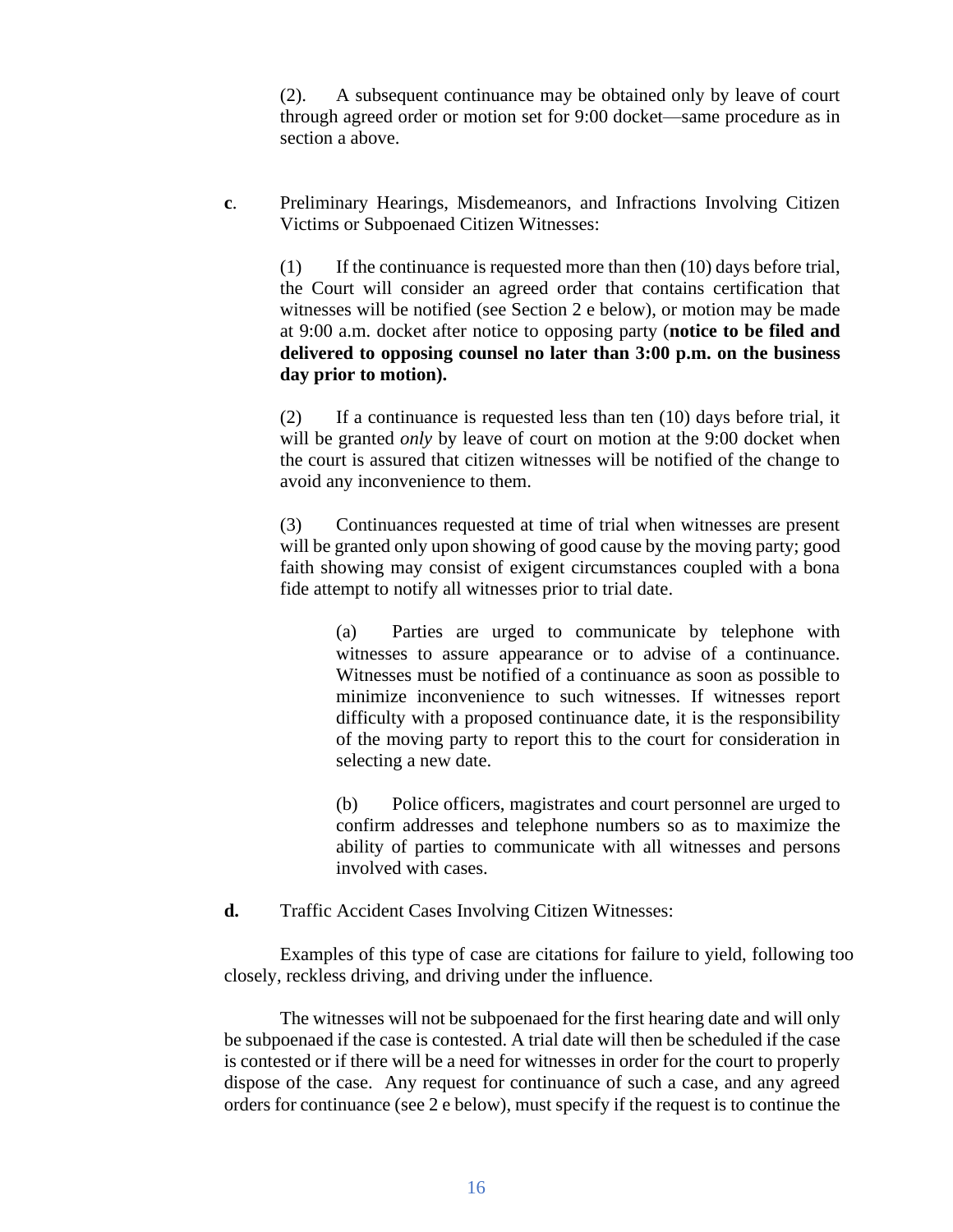case for first return (no witnesses to be subpoenaed), or for trial (officer to subpoena witnesses).

This does not apply to (a) felony charges resulting from an accident involving citizen witnesses, or (b) misdemeanor or traffic charges resulting from an accident involving citizen witnesses, where a felony is also charged. In these situations, the witnesses will be subpoenaed for the first hearing. Examples are as follows:

- (a) Felony DUI/DOS involving an accident with citizen witnesses
- (b) Felony possession of controlled substance, misdemeanor DUI with accident and citizen witnesses-or-Felony possession, DOS, and/or following too closely.

In the above cases the witnesses will be subpoenaed for the preliminary hearing and trial on the first court date.

**e.** Agreed Orders of Continuance.

The Court will consider entry of agreed orders continuing cases which do not require notice and argument at the 9:00 docket under the foregoing guidelines, and which otherwise meet the Court's criteria for agreed orders as set forth above. Note that the Court requires that any defendant who is incarcerated endorse an agreed continuance order—defense counsel is responsible for determining whether a defendant is incarcerated, and if so, for obtaining the necessary endorsement.

If an agreed order is submitted, counsel is responsible for confirming the availability of the proposed date and checking to be sure that the order has been entered. This can be checked through the Court's website at: **www.vacourts.gov.** Counsel should bear in mind that there can be several days delay between the time an agreed order is delivered to the Commonwealth's Attorney and the time the entry of the order is posted on the Court's website—review and endorsement by the Commonwealth's Attorney, submission to the Clerk's Office by the Commonwealth's Attorney, pulling case and submission of case and order to a judge, review and entry by a judge, posting by a Clerk, and updating in the computer system, each has the potential for some time lag. Every effort is made by the Court to expedite this process so as to act promptly on orders submitted.

#### **C. MOTIONS.**

#### **1. Motions for Discovery:**

The Court will generally enter agreed orders of discovery without the necessity of notice and docketing. Motions may also be filed and docketed for an 9:00 docket; these must be filed in the Clerk's Office and served upon the appropriate prosecuting attorney's office no later than 3:00 p.m. two (2) business days preceding the requested hearing date.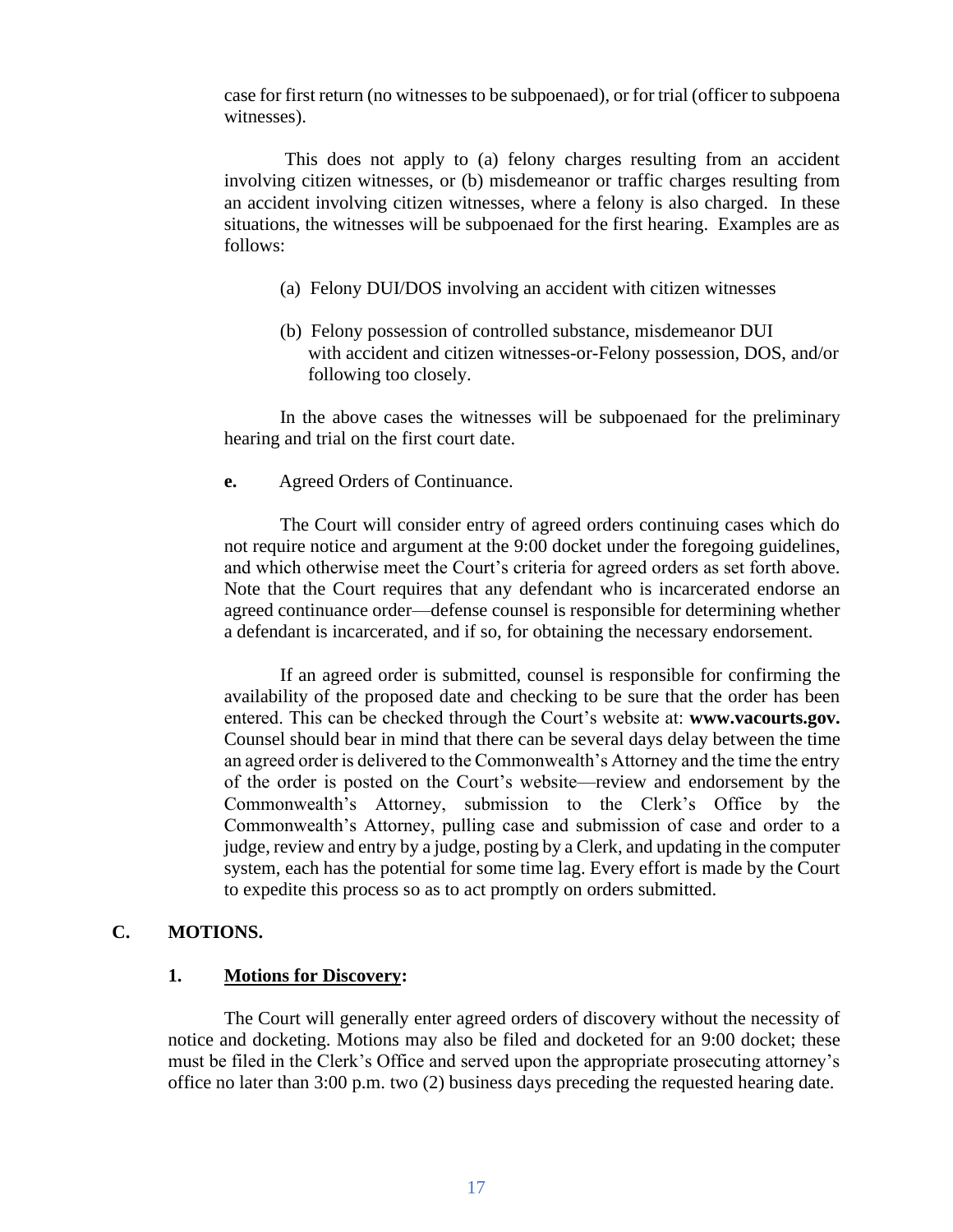#### **2. Appointment of Counsel to Indigent Defendants**

The Public Defender's Office will be appointed to represent most indigent defendants. However, in cases of conflict or other unavailability of the Public Defender, or where defendants currently have other court appointed counsel on related matters, the court will appoint outside counsel to represent indigent defendants.

Attorneys who meet the State guidelines to accept court appointment to indigent defendants must abide by **The Standards of Practice of Indigent Defense Counsel** found at:<http://www.vadefenders.org/wp-content/uploads/2018/04/SOP-4-10-18.pdf>

Court appointed attorneys must communicate with their client within 48 hours of the date of appointment. Failure to abide by minimum standards of competent assistance will result in a written letter from the Chief Judge warning of the perceived deficiency and requiring remedial measures to correct the deficiency. Second or subsequent failure to abide by minimum standards of competency will result in suspension from the court appointed attorney list. Failure to abide by minimum standards of competent assistance include but are not limited to:

- i. Failure to communicate with clients in a timely fashion
- ii. Habitual failure to appear in court
- iii. Habitual failure to timely notify the court of the status of a case.
- iv. Failure to secure court permission to substitute counsel.
- v. Failure to secure court permission to excuse a client's appearance in court.

Court appointed counsel may have other attorneys from the same firm appear for pre-trial motions. Court appointed counsel may not substitute any other attorney for trial without prior leave of court. Substitute counsel from the same firm may only substitute in court appointed cases if the new attorney is also on the court appointed list. In some instances, court appointed counsel may have other court appointed counsel (not in their firm) handle preliminary matters on their behalf, with leave of court.

# **3. Other Motions:**

Other motions such as motions for a restricted driver's license, extensions of time to pay fines and costs, and the like, may be filed in the Clerk's Office, and will generally be heard on the same day in Courtroom 6.

# **D. INCIDENTS OF CRIMINAL TRIAL.**

#### **1. Subpoenas:**

Subpoena requests must be prepared by counsel or by *pro se* litigants. The Clerks **will** prepare subpoenas **for criminal trials** when the form requesting such a subpoena is correctly completed and filed.

**a.** How Obtained: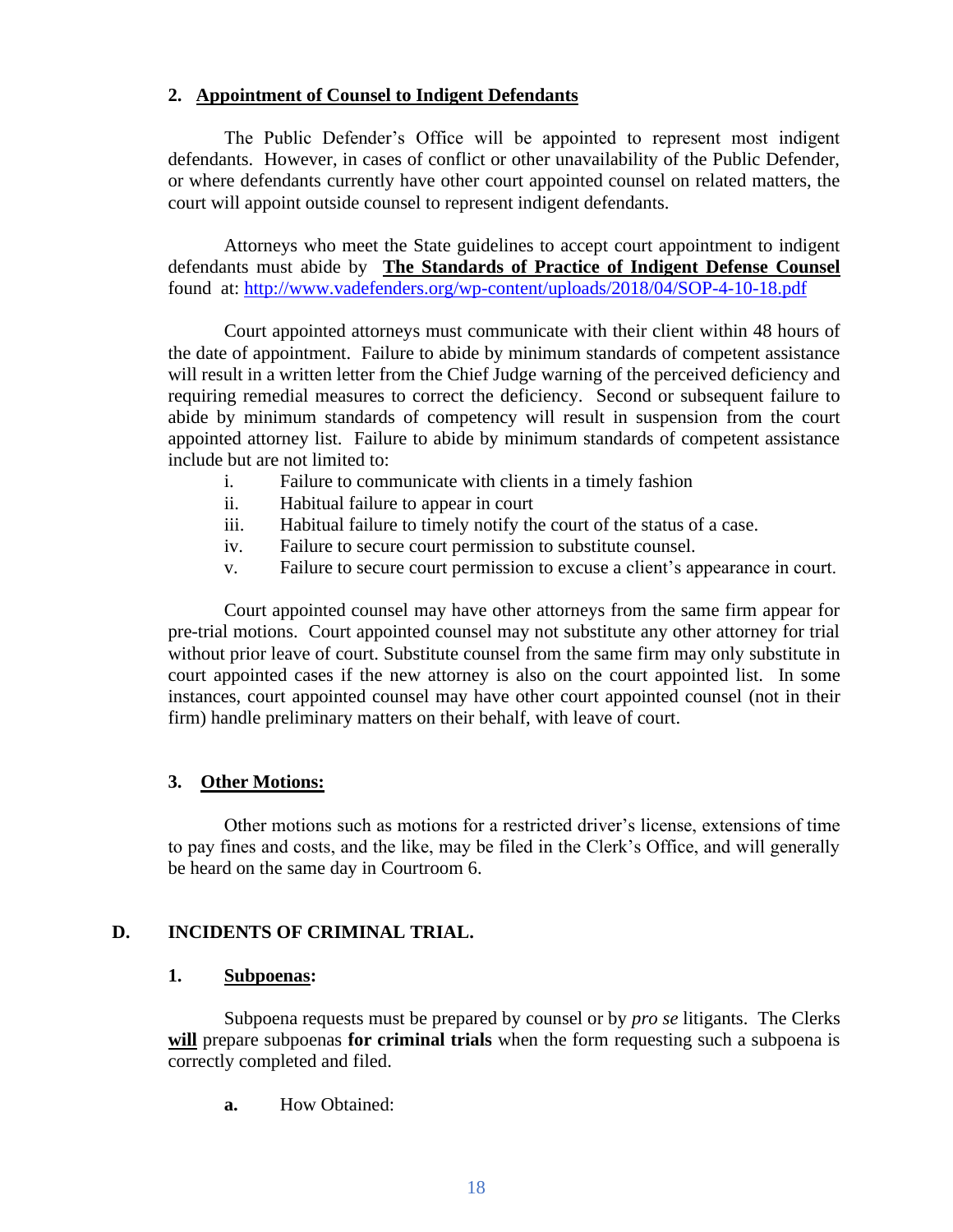Witness subpoenas may be made on forms available in the Clerk's Office or on the Court's website: **www.vacourts.gov.** Similarly, the Clerk's Office has forms available for subpoenas *duces tecum*. A specific list of documents being requested must be provided.

#### **b.** Attorney-Issued Subpoenas:

As of July 1, 2007 Virginia law allows for attorney-issued witness subpoenas in criminal and traffic cases. Counsel is responsible for timely filing the names and addresses of subpoenaed witnesses with the Clerk's Office, as required by statute.

#### **c.** Timing:

Attorneys are encouraged to file witness subpoenas as far in advance of the hearing date as possible. While the Clerk's Office makes every effort to process requests as expeditiously as possible, as a practical matter, witnesses must be given reasonable notice. This requires advance planning on the part of the requesting party. As a general rule, counsel requesting witness subpoenas must allow at least 14 days *for processing and service*, in addition to the time necessary to provide the recipient with proper notice. Similarly, document subpoenas should be filed far enough in advance to allow reasonable time for processing and service, as well as a sufficient time period for compliance in accordance with the Virginia Rules.

Please take into consideration that the paperwork for subpoenas to be served outside of Prince William County must be forwarded to the appropriate jurisdiction and then go through whatever procedures the Sheriff's Department in the foreign jurisdiction employs. As such, service outside of Prince William County almost certainly takes more time than service within the County. Counsel should plan accordingly and allow more than 30 days.

**d.** Fees:

There is no fee for filing or serving a criminal witness or document subpoena.

#### **2. Available Equipment/Remote Hearing:**

Each General District Courtroom has a dry marker board. Consult the bailiff for availability of markers. Counsel or parties must provide any other items. Television monitors are available in each courtroom for media presentations.

A party may make a request to appear (or have a witness appear) remotely for trial or hearing (remote hearings are conducted on the Webex platform, unless prior approval from the judge for a different platform). Due to constitutional protections and concerns, any approvals by the Court must be with the agreement of the Defendant AND the Commonwealth. Such request must be made at least 10 days (or as soon as possible) prior to trial using the Request form found in the Clerk's office or the courtroom. Parties must discuss the request prior to filing the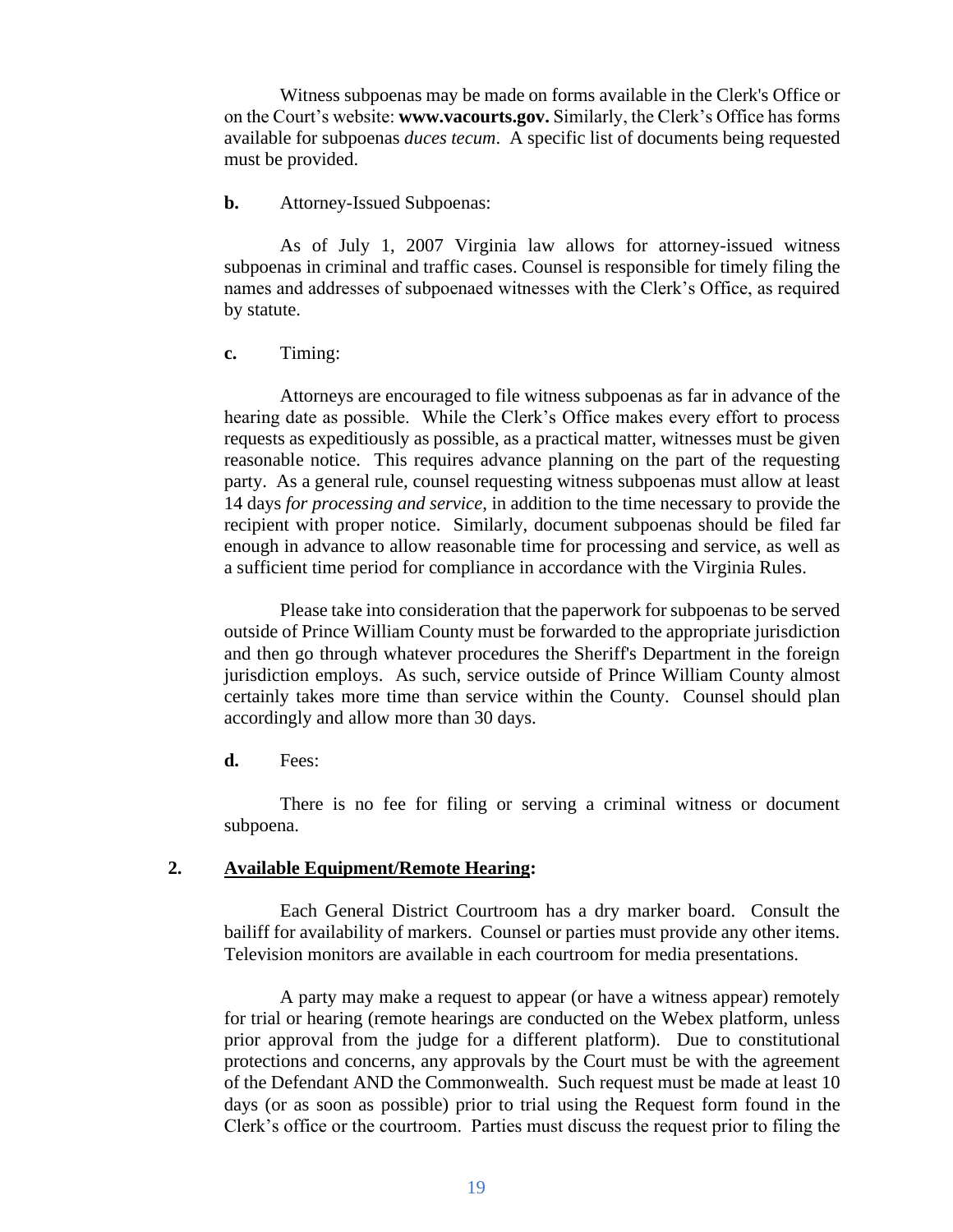same with the court AND must provide written notice of the request to the opposing party. A judge will make a ruling on the request and notify the parties of the same as soon as possible prior to trial.

# **3**. **Availability of Counsel at Docket Call**

Court will begin as promptly as possible at the docket call times listed in Section A above. Counsel is expected to be in the assigned courtroom and ready to proceed at the docket call. If counsel will be in another courtroom or area at the assigned docket call time, counsel shall place in the file the yellow sheet indicating counsel's location and anticipated arrival so that the court and parties are not trying to locate counsel for the hearing.

# **4. Interpreters/Translators:**

Defense Counsel must notify the Court if any interpreters or translators, besides Spanish, will be needed. For trials, a court certified interpreter will be required. Requests for interpreters/translators must be made in writing, at least ten (10) days before trial with the Clerk's office in Room 230. Please use the form attached in Section III (available in the Clerk's office).

# **E. PAYMENT OF FINES AND COSTS.**

# **1. Defendant Responsibilities:**

A copy of the court's fine, cost, and restitution policy is posted in room 230 of the courthouse.

# **F. GUILTY PLEAS.**

# **1. Preparation of Plea Forms**

In an effort to expedite the handling of those cases involving a plea of guilty and/or a recommendation by the prosecuting attorney of a disposition, a plea form must be prepared for all class 1 and 2 misdemeanor pleas. A separate plea form must be prepared for each class 1 or 2 misdemeanor count for which there will be a guilty plea.

# **2. Deferred Dispositions**

For cases involving a deferred disposition pursuant to Va. Code §19.2-298.02, the appropriate form must be completed which should include the following: terms and conditions of the deferral, time period for deferral, plea of defendant and final disposition. For cases involving other deferred dispositions, a regular plea form can be used as long as all of the relevant information is included therein.

# **3. Referral Orders**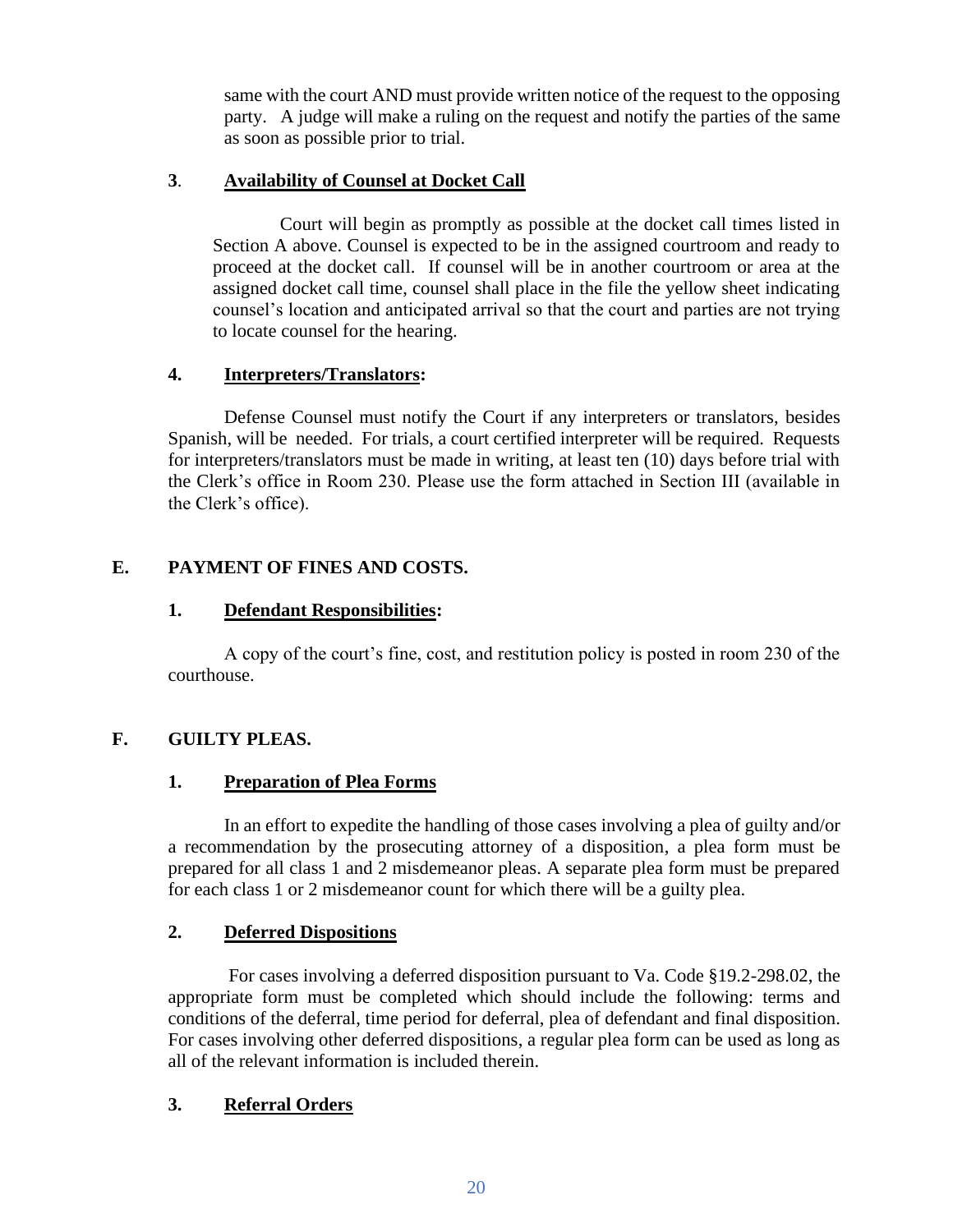For cases involving a referral to the Virginia Alcohol Safety Action Program (**ASAP**) (driving while under the influence), Local Offenders Program (**LOP**) or the Voluntary Action Center (**VAC**) (any misdemeanor charge whether convicted or not requiring community service under 19.2-354), *counsel for the Defendant is expected to prepare* the aforesaid referral order forms or restricted license request form and review the same with his/her client **prior** to the case being called by the court. Forms are available in the Clerk's office and in all courtrooms.

#### **G. TRAFFIC SCHOOL RETURNS**

The court no longer conducts hearings for traffic school returns. There is one (1) administrative review date for traffic school each quarter. The Defendant shall be provided with an instruction sheet at the time traffic school is ordered and it will be incumbent upon the Defendant to comply with all requirements (payments and submission of certificate) before the review date. Failure to comply will result in a finding of guilt and appropriate disposition by the court.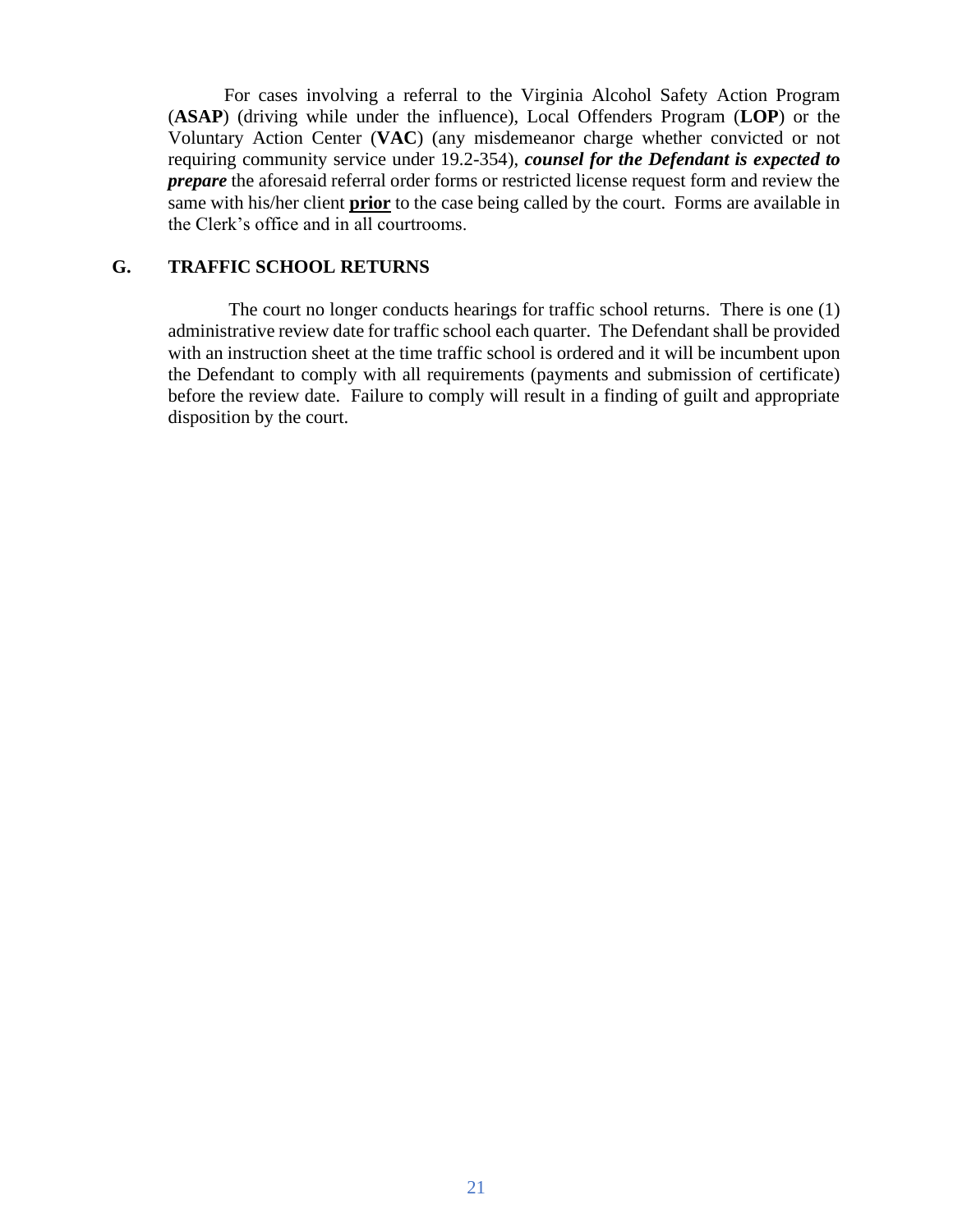# **GENERAL DISTRICT COURT DOCKETING SCHEDULE**

| Courtroom 1: 11:00 AM |           | <b>Civil Returns</b>                                                                                                                     |
|-----------------------|-----------|------------------------------------------------------------------------------------------------------------------------------------------|
|                       | 1:30 PM   | Civil Trials                                                                                                                             |
|                       |           | SEE ATTACHED CIVIL DOCKET SCHEDULE FOR CASE TYPE AND MAXIMUM FILINGS                                                                     |
|                       |           |                                                                                                                                          |
| Courtroom 2: 9:30 AM  |           | In Custody Video Arraignments                                                                                                            |
|                       |           |                                                                                                                                          |
| Courtroom 3:          | 9:00 AM   | Traffic Cases/Infractions (RD first returns)-No Commonwealth Attorney                                                                    |
|                       | 10:30 AM  | Criminal Docket-criminal cases/Reckless Driving trials with counsel/DOS/No<br>OL/Trespassing/Trooper cases-Commonwealth Attorney present |
|                       | 11:30 AM  | Felony Docket-Commonwealth Attorney present                                                                                              |
|                       | 1:00 PM   | Civil Return Docket (Tuesday, Wednesday, Friday)                                                                                         |
|                       | 1:30 PM   | Civil Trials (Tuesday, Wednesday, Friday)                                                                                                |
|                       |           |                                                                                                                                          |
| <b>Courtroom 4:</b>   | 9:00 AM   | Traffic Cases/Infractions (RD first returns) - No Commonwealth Attorney                                                                  |
|                       | 10:30 AM  | Criminal Docket-criminal cases/Reckless Driving trials with counsel/DOS/No<br>OL/Trespassing/Trooper cases-Commonwealth Attorney present |
|                       | 11:30 AM  | Felony Docket-Commonwealth Attorney present                                                                                              |
|                       | 1:00 PM   | Civil Return Docket                                                                                                                      |
|                       | 1:30 PM   | <b>ASAP RETURNS (Thursdays)</b>                                                                                                          |
|                       | 2:10 PM   | Transurban (Thursdays)                                                                                                                   |
|                       |           |                                                                                                                                          |
| Courtroom 5:          | $9:00$ AM | Traffic Cases/Infractions (RD first returns)-No Commonwealth Attorney                                                                    |
|                       | 10:30 AM  | Criminal Docket-criminal cases/Reckless Driving trials with counsel/DOS/No<br>OL/Trespassing/Trooper cases-Commonwealth Attorney present |
|                       | 11:30 AM  | Felony Docket-Commonwealth Attorney present                                                                                              |
|                       | 1:00 PM   | <b>Civil Returns</b>                                                                                                                     |
|                       | 1:30 PM   | <b>Civil Trials</b>                                                                                                                      |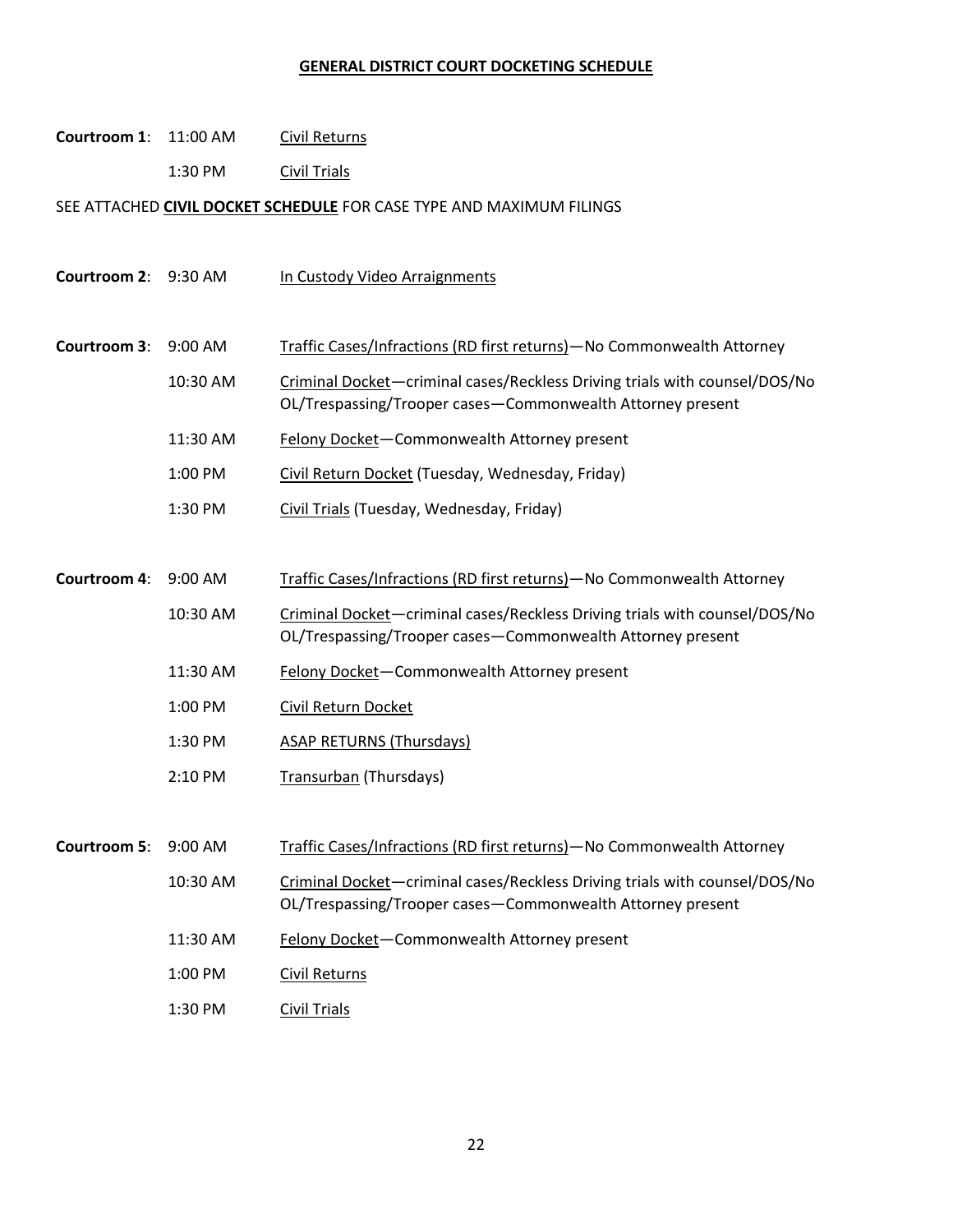**Courtroom 6**: 9:00 AM—10:30 AM Arraignment/Motions/Catch-All Docket

Walk-in-arraignments (noted as an 8:55 am case)/deferrals/SIS returns/Motions/Sentencings

Trial dates to be set in consultation with CA and PD if PD is assigned to the case

CA responsible for notifying officers of court dates

- 10:30 AM Criminal Docket—criminal cases/Reckless Driving trials with counsel/DOS/No OL/Trespassing/Trooper cases—Commonwealth Attorney present
- 11:30 AM Felony Docket-Commonwealth Attorney present
- 1:30 PM Civil Trials

**WALK-INS and PROTECTIVE ORDERS all day (8am-400 pm)**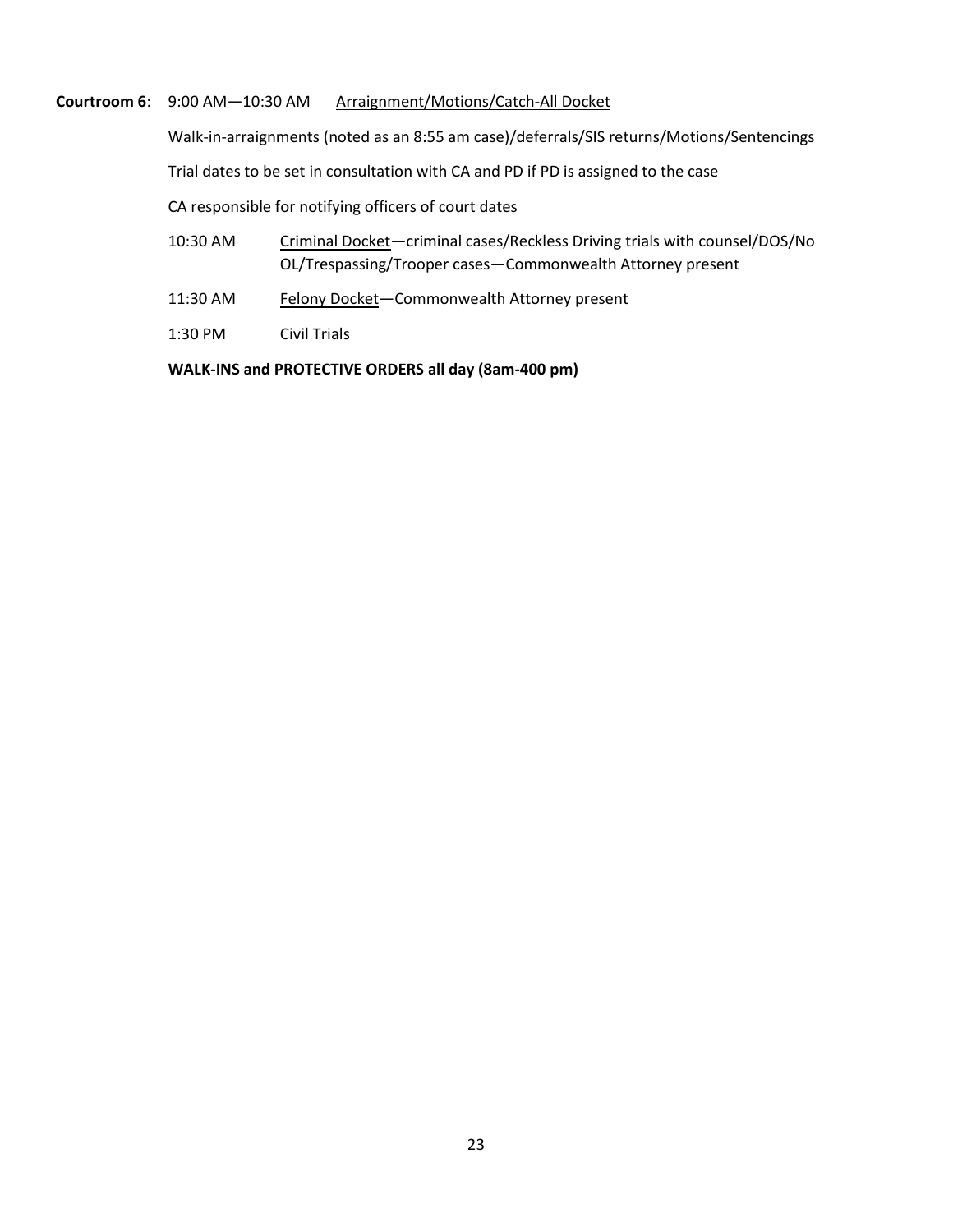# **CIVIL DOCKET SCHEDULE**

| *indicates max # of cases                                     |
|---------------------------------------------------------------|
| <b>Monday:</b> Motions/Post-Judgment                          |
| 11 a.m. Docket Courtroom 1 (*125)                             |
| 1 p.m. Docket Courtroom 3 (*75)                               |
| <b>Unlawful Detainer WOCO Day</b>                             |
| 1 p.m. Docket Courtroom 1 (*20)                               |
| 1:30 p.m. Trial Docket Courtroom 1 (subject to change) (*10)  |
|                                                               |
| <b>Tuesday:</b> Warrant in Debt Day                           |
| 11 a.m. Docket Courtroom 1 (*125)                             |
| 1 p.m. Docket Courtroom 3 (*75) / Courtroom 4 (*75)           |
| 1:30 Trial Docket Courtroom 1 (*10)                           |
|                                                               |
| <b>Wednesday:</b> Small Claims Day $-2^{ND}/4^{TH}$ Wednesday |
| 11 a.m. Docket Courtroom 1 (*30)                              |
| 1:30 p.m. Trial Docket Courtroom 1 (*10)                      |
| Motions/Post-Judgment - 1ST / 3RD / 5TH Wednesday             |
| 11 a.m. Docket Courtroom 1 (*125)                             |
| 1 p.m. Docket Courtroom 3 (*75) / Courtroom 4 (*75)           |
| 1:30 p.m. Trial Docket Courtroom 1 (*10)                      |
|                                                               |

| Thursday:         | <b>Warrant in Debt Day</b>             |
|-------------------|----------------------------------------|
| 11 a.m. Docket    | Courtroom 1 (*125)                     |
| 1 p.m. Docket     | Courtroom 3 (*75) / Courtroom 4 (*75)  |
| 1:30 Trial Docket | Courtroom 1 (*10)                      |
| Friday:           | Unlawful Detainer Day - ATTORNEYS only |
| 11 a.m. Docket    | Courtroom 1 (*125)                     |
| 1:00 Docket       | Courtroom 3 (*75) / Courtroom 4 (*75)  |
| 1:30 Trial Docket | Courtroom 1 (*10)                      |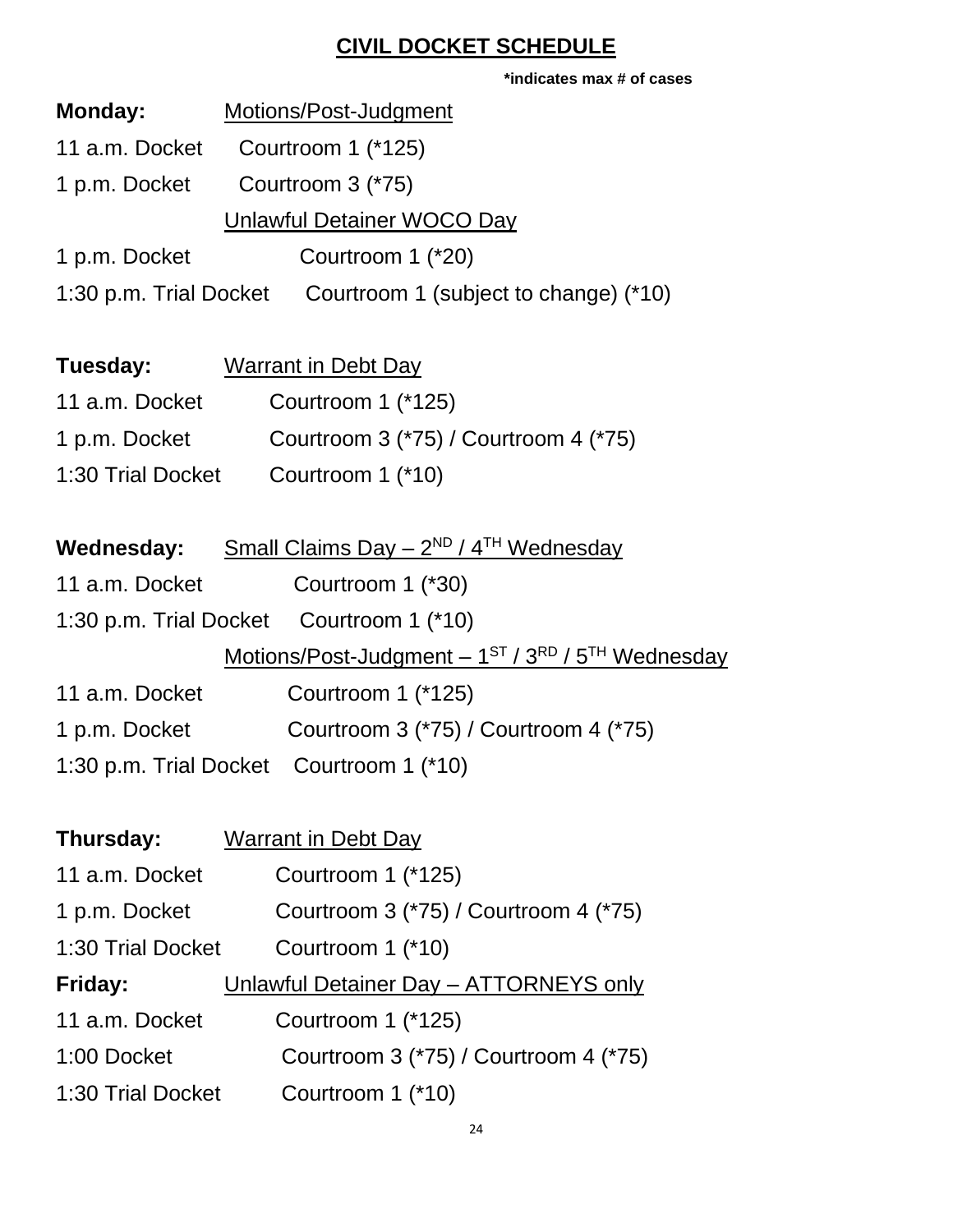# **FOREIGN LANGUAGE INTERPRETER REQUEST FORM FOR THE PRINCE WILLIAM COUNTY JUDICIAL CENTER**

**\_\_\_\_\_\_\_\_\_\_\_\_\_\_\_\_\_\_\_\_\_\_\_\_\_\_\_\_\_\_\_\_\_\_\_\_\_\_\_\_\_\_\_\_\_\_\_\_\_\_\_\_\_\_\_\_\_\_\_\_\_\_\_\_\_\_\_\_\_\_\_\_\_\_\_\_\_\_\_\_\_\_\_\_\_**

CASE NAME:

LANGUAGE: COUNTRY:

HEARING DATE: HEARING TIME:

CASE NUMBER:

ESTIMATED LENGTH OF TIME:

CHARGE:

CODE SECTION:

WILL THE DEFENDANT/RESPONDENT/PLAINTIFF NEED AN INTERPRETER?

HOW MANY WITNESSES WILL NEED AN INTERPRETER?

ATTORNEY'S NAME (IF ANY):

REQUEST SUBMITTED BY:

DATE SUBMITTED:

TELEPHONE NUMBER: E-MAIL:

ADDITIONAL REQUIREMENTS:

THIS FORM MUST BE SUBMITTED TO THE CLERKS' OFFICE. Please contact the Clerks' Office immediately to cancel an interpreter request. **Department of Judicial Services** – **Foreign Language Services Division** - Revised: 7/08/2021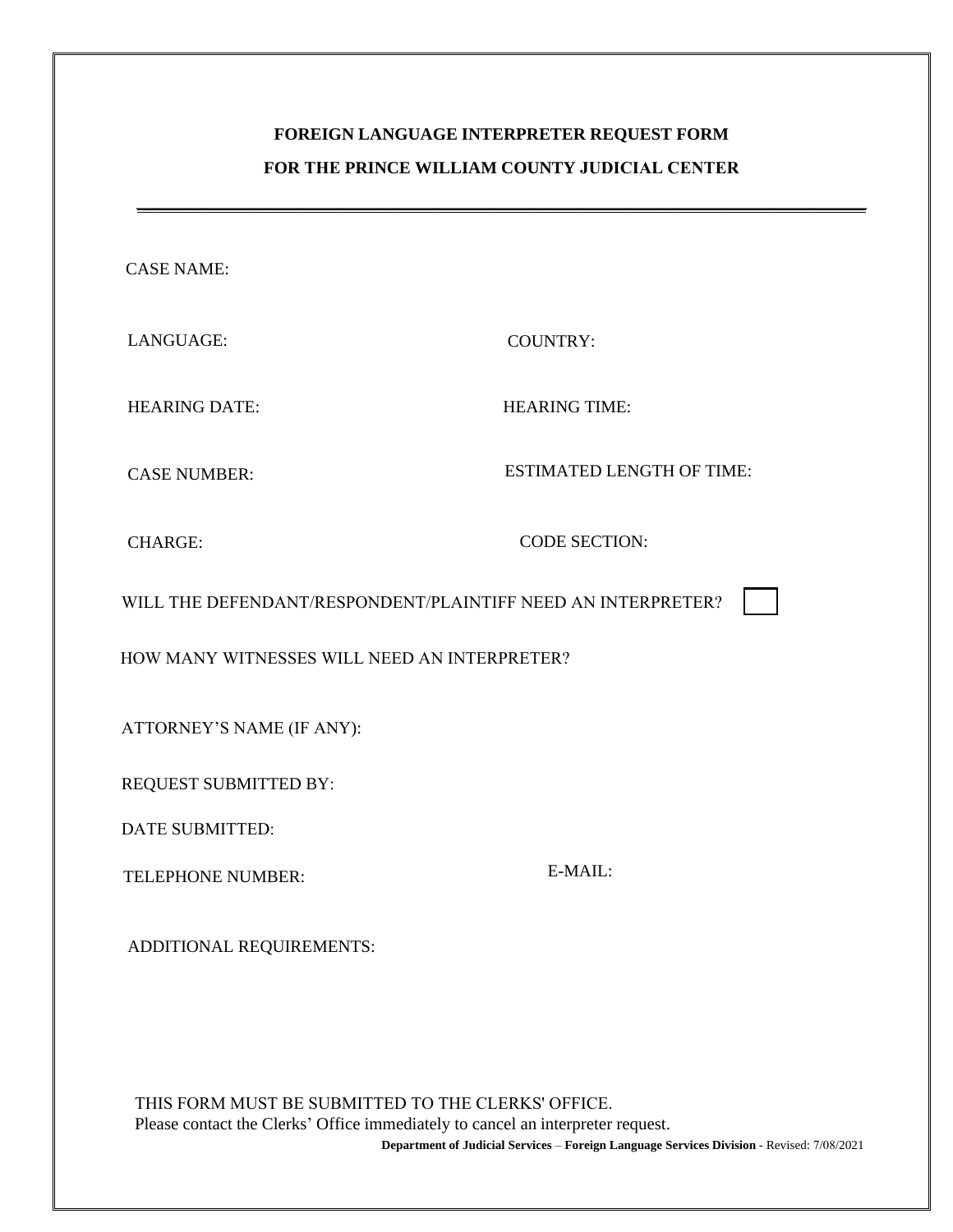#### **VIRGINIA:**

# **IN THE GENERAL DISTRICT COURT FOR PRINCE WILLIAM COUNTY**

| $Plaintiff(s)$ , | Case No:                             |
|------------------|--------------------------------------|
| V.               | <b>Address of Detained Property:</b> |

Defendant(s).

# **CERTIFICATION FOR EVICTION PROCEEDINGS**

 $I,$   $P$ I, the undersigned, [ ]Landlord [ ] Agent of Landlord

**[ ] Attorney for Landlord,** hereby affirm the information marked below as true and correct and made based on my own personal knowledge:

(AFFIANT MUST MARK **ONE** OF THE THREE APPLICABLE BOXES BELOW:)

 $\Box$  1. The legal action filed with this certification relates to a non-residential (e.g., commercial) tenancy.

#### **OR**

□ 2. The legal action filed with this certification relates to a residential tenancy but involves: (1) a breach of lease other than non-payment of rent (NOTICE MUST BE OTHER THAN 14 DAY PAY OR QUIT, AND DOES NOT INCLUDE NON-PAYMENT OF RENT AS CAUSE); (2) non-renewal of lease; or (3) does **NOT** involve a Lease.

#### **OR**

3. The legal action filed with this certification relates to a **residential tenancy** for non-payment of rent,

**AND**: (AFFIANT MUST MARK **ONE** OF THE TWO **BOLDED** APPLICABLE BOXES BELOW:)

#### ❑ **I am, or the landlord I represent is, the owner of five (5) OR MORE dwelling units, or has a ten (10) percent ownership interest in five (5) OR MORE dwelling units:**

A. I have offered the tenant written notice informing the tenant of the total amount due and owed and informing the tenant that, if the tenant provides a signed statement certifying that the tenant has experienced expenses or a loss of income due to the declared state of emergency, the tenant may enter into a payment plan and amortize the amount owed over the lesser of six months or the remainder of lease term, and the tenant has:

 $\Box$  Failed to pay rent in full, and insufficient payments have been received by me from any of the rental assistance programs;

□ Refused or failed to enter into a payment plan or arrangement;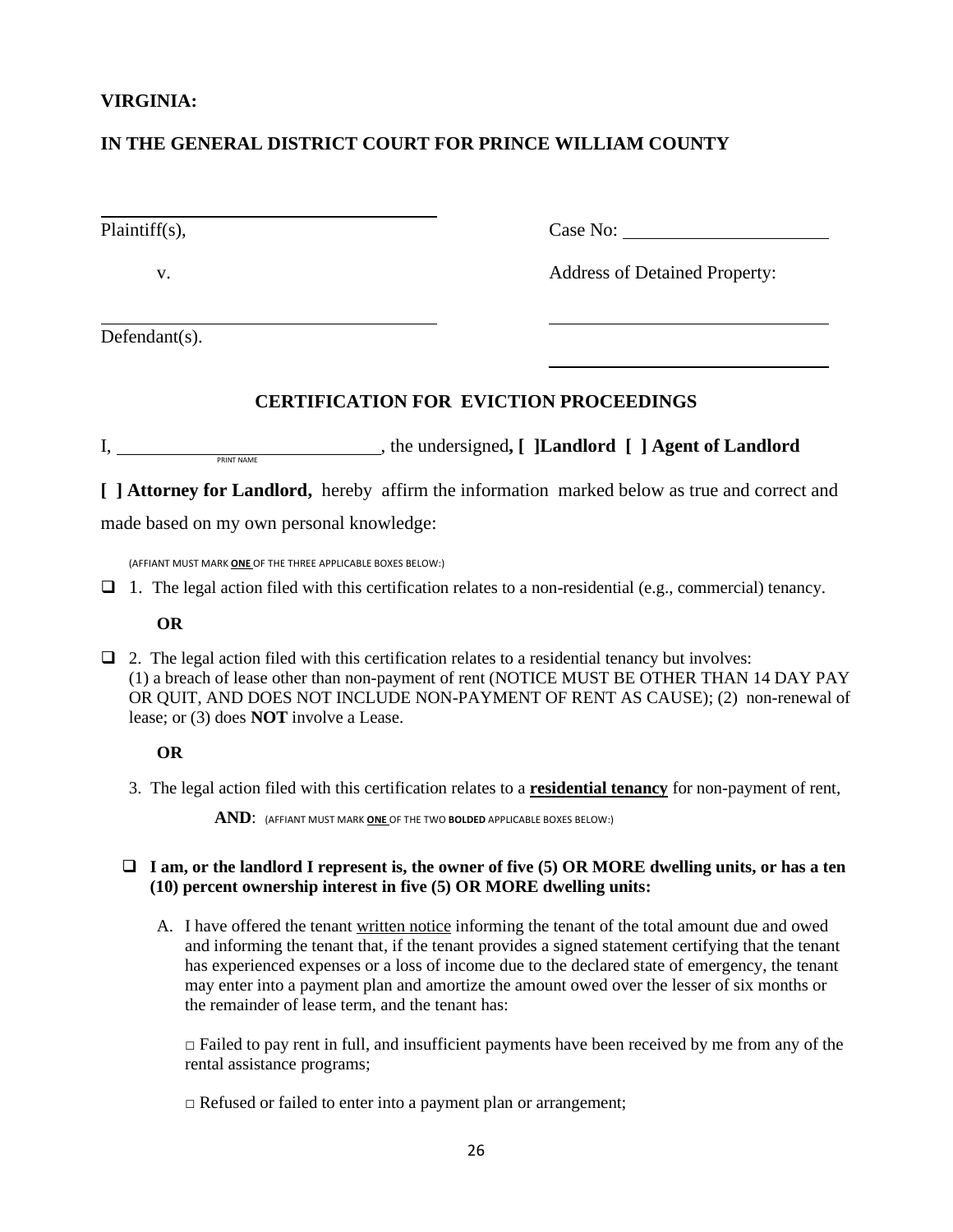$\Box$  Failed to pay any installment required by the payment plan or arrangement entered into within 14 days of the due date any rent that becomes due under the payment plan after such plan becomes effective, and no payments have been received by me from any of the rental assistance programs;

#### **AND**

B. I have provided fourteen (14) day notice of the intent to obtain possession of the premises.

ADDITIONALLY, I HEREBY CERTIFY I have notified the tenant of the availability of rental assistance through the Virginia rental assistance programs, AND

 $\Box$  I applied for such assistance on tenant's behalf, OR

 $\Box$  The tenant communicated that they are applying for rental assistance so that I did not need to apply on the tenant's behalf, OR

□ The tenant refuses to apply for and refuses to cooperate with Landlord's application for such assistance.

#### **OR**

#### ❑ **I am, or the landlord I represent, the owner of four (4) OR LESS dwelling units:**

 $\Box$  I have provided the tenant a fourteen (14) day notice of the intent to obtain possession, AND

ADDITIONALLY, I HEREBY CERTIFY I have notified the tenant of the availability of rental assistance through the Virginia rental assistance programs, AND

 $\Box$  I applied for such assistance on tenant's behalf, OR

 $\Box$  The tenant communicated that they are applying for rental assistance so that I did not need to apply on the tenant's behalf, OR

 $\Box$  The tenant refuses to apply for and refuses to cooperate with Landlord's application for such assistance.

#### **AND**

# **□ I further certify that the Tenant has been provided with a copy of the Tenant's Rights & Responsibilities in accordance with Va. Code §55.1-1204 (for leases dated 7/1/20 & after).**

I understand further proof of the assertions made herein will be required at trial.

Signature **Printed Name of Landlord/Agent/Attorney** 

 $\overline{\phantom{a}}$ 

Date: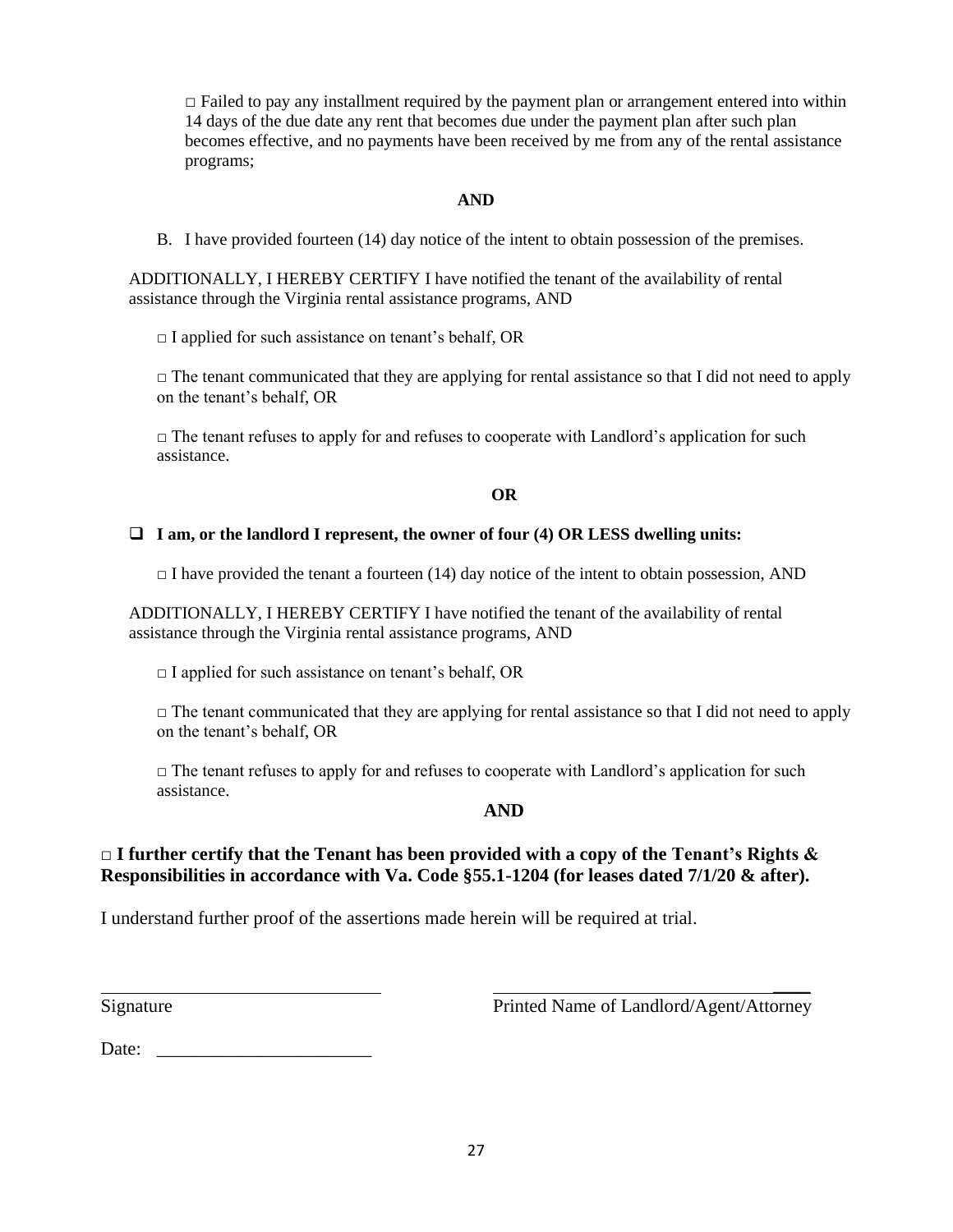# Levy on Property in The Hands of the Judgment Debtor:

A levy on personal property means that the property levied may be sold or disposed of by the judgment creditor to satisfy the judgment of the court, if not satisfied by other means. Procedures for execution by levy include:

• Form DC-467, Writ of Fieri facias is filed along with district court form DC-407, NOTICE TO DEBTOR – HOW TO CLAIM EXEMPTIONS/REQUEST FOR HEARING - EXEMPTION CLAIM, the clerk's office collects sheriff's fees (Va. Code § 17.1-272) and forwards it to the sheriff. Va. Code § 8.01-501. Only a sheriff, high constable or treasurer may levy upon property. Va. Code § 8.01-293.

• The sheriff levies on the property of the judgment debtor and if the judgment creditor posted an indemnifying bond with the sheriff, seizes the particular items of personal property noted in the writ of fieri facias, and serves a copy of the writ on the judgment debtor or other responsible person at the premises. Va. Code § 8.01-487.1.

• The judgment debtor may at this time decide to pay the debt and may do so within the ninety-day life of the execution and ask that the judgment creditor recall the writ to stop the sheriff's sale, or

a. regain possession or obtain a release of the lien by posting a district court form DC-470, FORTHCOMING BOND, or

b. return the district court form DC-407, NOTICE TO DEBTOR - HOW TO CLAIM EXEMPTIONS/REQUEST FOR HEARING - EXEMPTION CLAIM whereupon the clerk schedules a hearing on the claim within ten business days from receiving the request and notifies the parties And sheriff of the date, time, place of the hearing plus, the exemption being claimed.

If the judge determines that the exemption claim is valid, the clerk gives a copy of the order to the parties. Otherwise, no copy is provided.

• The sheriff sells the levied property if the judgment debtor does not pay off the debt and the judgment creditor has posted an indemnifying bond.

• The executed writ is returned with the net proceeds and the proceeds of the sale are disbursed to the judgment creditor by the sheriff. The return shall account for the property seized and sold, the disbursement of funds, and the service of process on the judgment debtor or other responsible person at the premises.